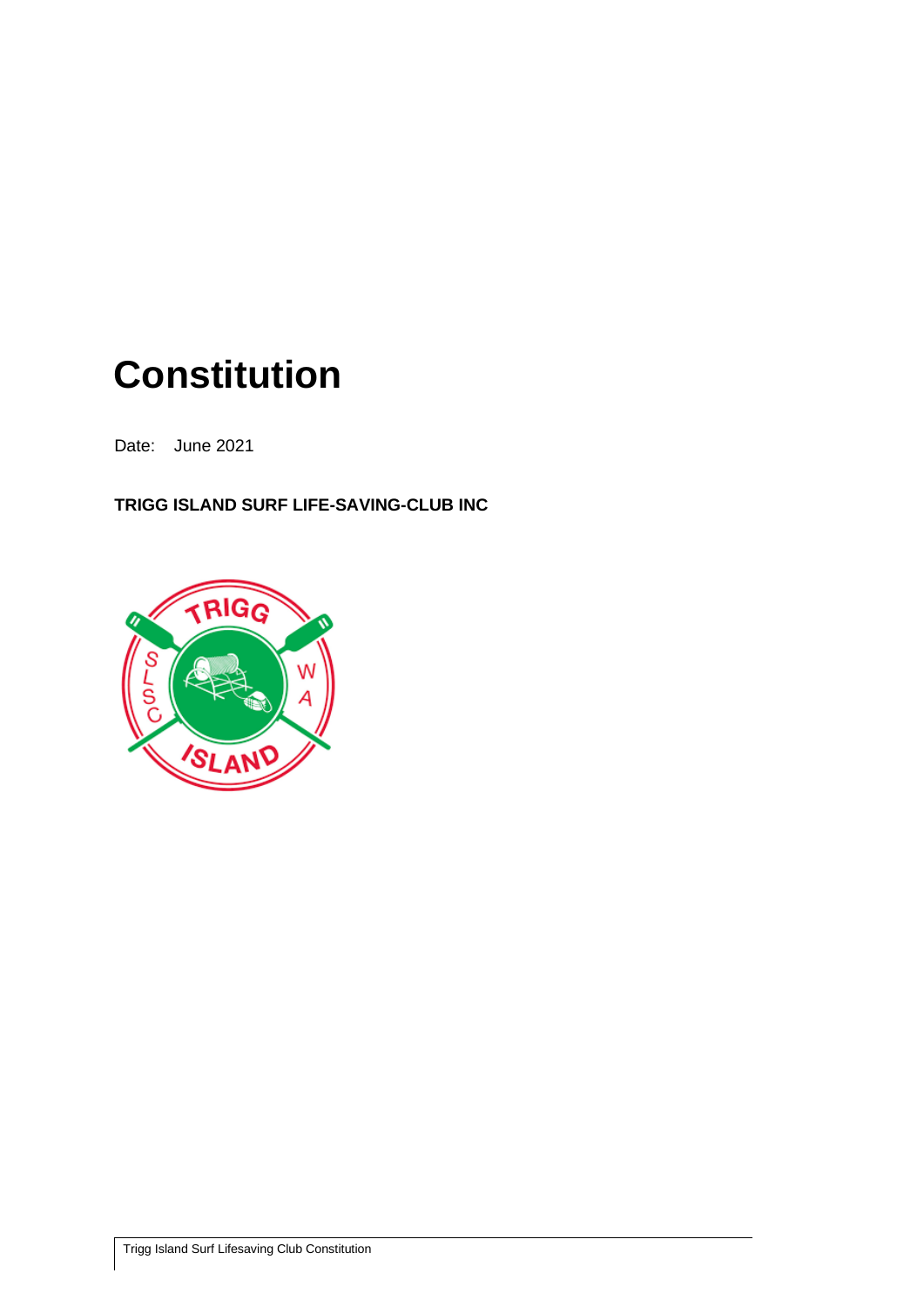# **TABLE OF CONTENTS**

| $\mathbf{1}$ . |                                                                     |  |  |  |
|----------------|---------------------------------------------------------------------|--|--|--|
| 2.             | 2.1<br>2.2<br>2.3<br>2.4                                            |  |  |  |
| 3.             | 3.1                                                                 |  |  |  |
| $\mathbf{4}$ . |                                                                     |  |  |  |
| 5.             | 5.1<br>5.2                                                          |  |  |  |
| 6.             | 6.1<br>6.2<br>6.3<br>6.4<br>6.5                                     |  |  |  |
| 7.             | 7.1<br>7.2<br>7.3<br>7.4<br>7.5<br>7.6<br>7.7<br>7.8<br>7.9<br>7.10 |  |  |  |
| 8.             |                                                                     |  |  |  |
| 9.             |                                                                     |  |  |  |
| 10.            | 10.1<br>10.2<br>10.3                                                |  |  |  |
| 11.            | 11.1<br>11.2<br>11.3<br>11.4<br>11.5                                |  |  |  |
| 12.            | 12.1<br>12.2<br>12.3                                                |  |  |  |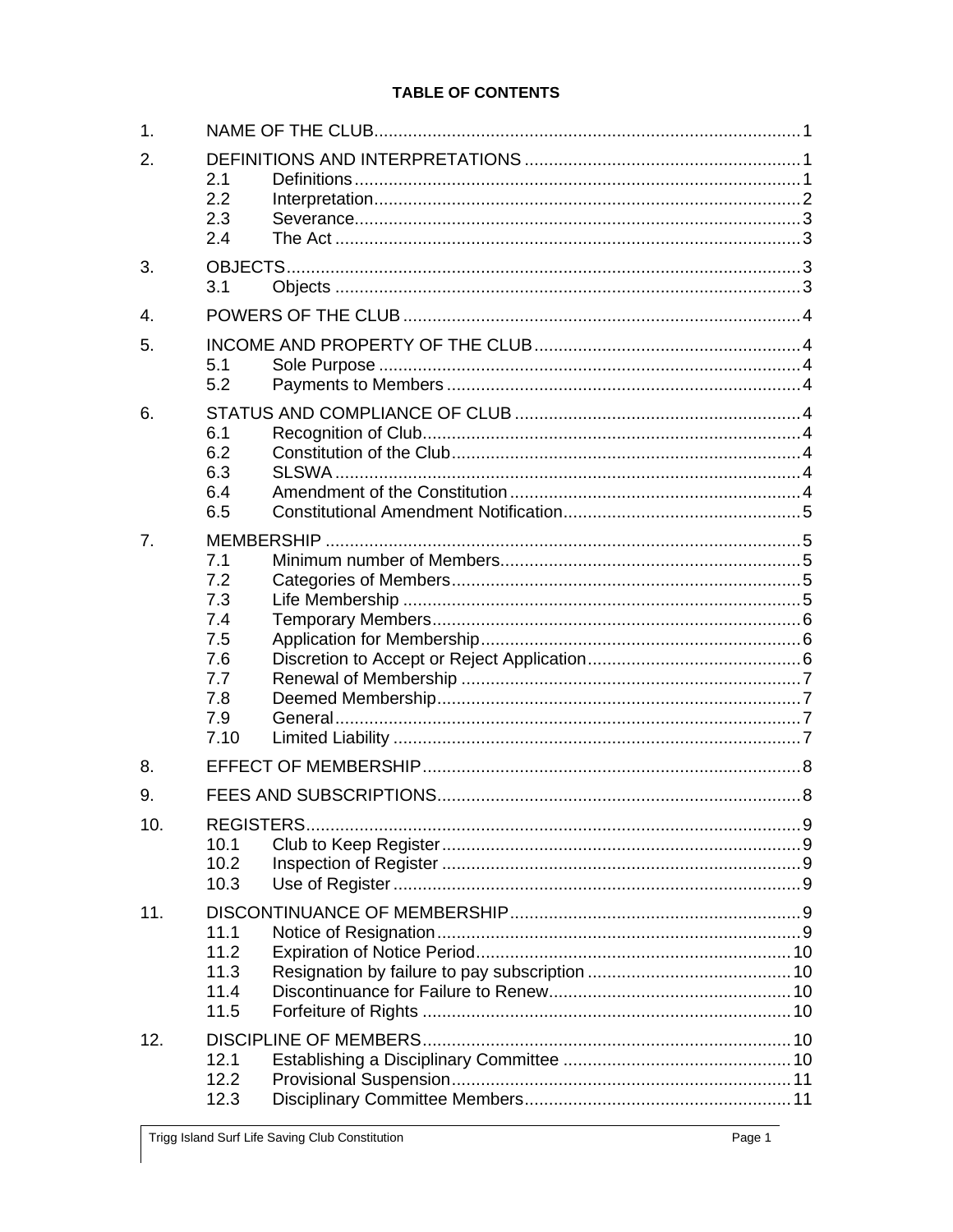|     | 12.4<br>12.5<br>12.6<br>12.7                                                                                               |                                                                                                                                                                                                                                               |  |
|-----|----------------------------------------------------------------------------------------------------------------------------|-----------------------------------------------------------------------------------------------------------------------------------------------------------------------------------------------------------------------------------------------|--|
| 13. |                                                                                                                            |                                                                                                                                                                                                                                               |  |
| 14. | 14.1<br>14.2<br>14.3<br>14.4<br>14.5<br>14.6<br>14.7<br>14.8<br>14.9<br>14.10<br>14.11<br>14.12                            | Cancellation or postponement of General Meeting 14<br>Written notice of cancellation or postponement of General Meeting14<br>Contents of notice postponing General Meeting 14<br>Number of clear days for postponement of General Meeting  14 |  |
| 15. | 15.1<br>15.2<br>15.3<br>15.4<br>15.5<br>15.6<br>15.7<br>15.8<br>15.9<br>15.10<br>15.11<br>15.12<br>15.13<br>15.14<br>15.15 |                                                                                                                                                                                                                                               |  |
| 16. |                                                                                                                            |                                                                                                                                                                                                                                               |  |
| 17. | 17.1<br>17.2<br>17.3<br>17.4<br>17.5                                                                                       |                                                                                                                                                                                                                                               |  |
| 18. | 18.1<br>18.2<br>18.3<br>18.4                                                                                               |                                                                                                                                                                                                                                               |  |
| 19. | 19.1<br>19.2                                                                                                               |                                                                                                                                                                                                                                               |  |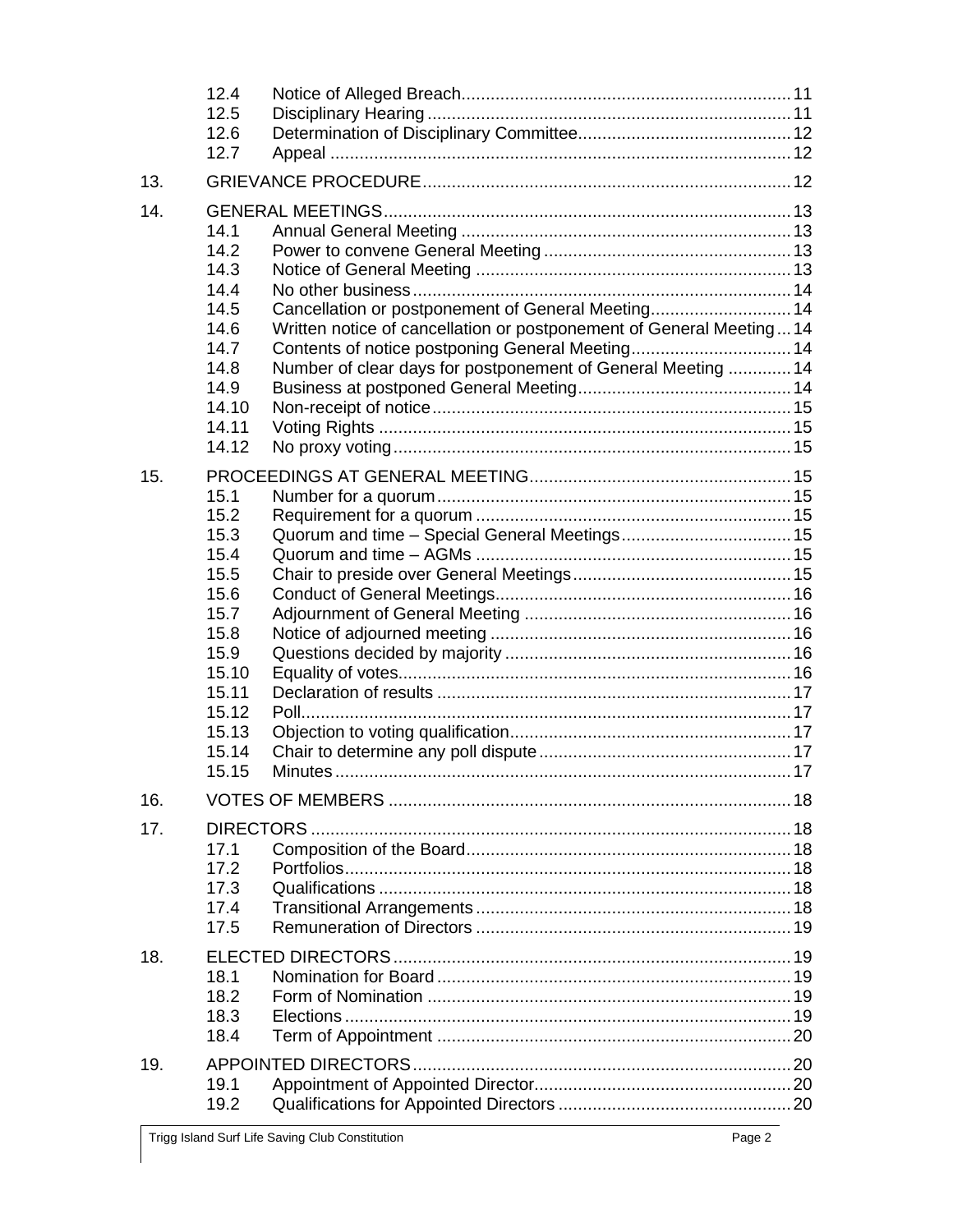|     | 19.3          |  |  |  |  |
|-----|---------------|--|--|--|--|
| 20. | 20.1          |  |  |  |  |
|     | 20.2<br>20.3  |  |  |  |  |
| 21. |               |  |  |  |  |
|     | 21.1<br>21.2  |  |  |  |  |
|     | 21.3<br>21.4  |  |  |  |  |
|     | 21.5          |  |  |  |  |
| 22. | 22.1          |  |  |  |  |
|     | 22.2          |  |  |  |  |
|     | 22.3          |  |  |  |  |
|     | 22.4<br>22.5  |  |  |  |  |
|     | 22.6          |  |  |  |  |
|     | 22.7          |  |  |  |  |
|     | 22.8          |  |  |  |  |
|     | 22.9<br>22.10 |  |  |  |  |
|     |               |  |  |  |  |
| 23. | 23.1          |  |  |  |  |
|     | 23.2          |  |  |  |  |
| 24. |               |  |  |  |  |
|     | 24.1<br>24.2  |  |  |  |  |
|     | 24.3          |  |  |  |  |
| 25. |               |  |  |  |  |
|     | 25.1          |  |  |  |  |
|     | 25.2          |  |  |  |  |
| 26. |               |  |  |  |  |
|     | 26.1          |  |  |  |  |
|     | 26.2          |  |  |  |  |
| 27. | 27.1          |  |  |  |  |
|     | 27.2          |  |  |  |  |
|     | 27.3          |  |  |  |  |
|     | 27.4          |  |  |  |  |
| 28. |               |  |  |  |  |
|     | 28.1          |  |  |  |  |
|     | 28.2<br>28.3  |  |  |  |  |
|     | 28.4          |  |  |  |  |
|     | 28.5          |  |  |  |  |
|     |               |  |  |  |  |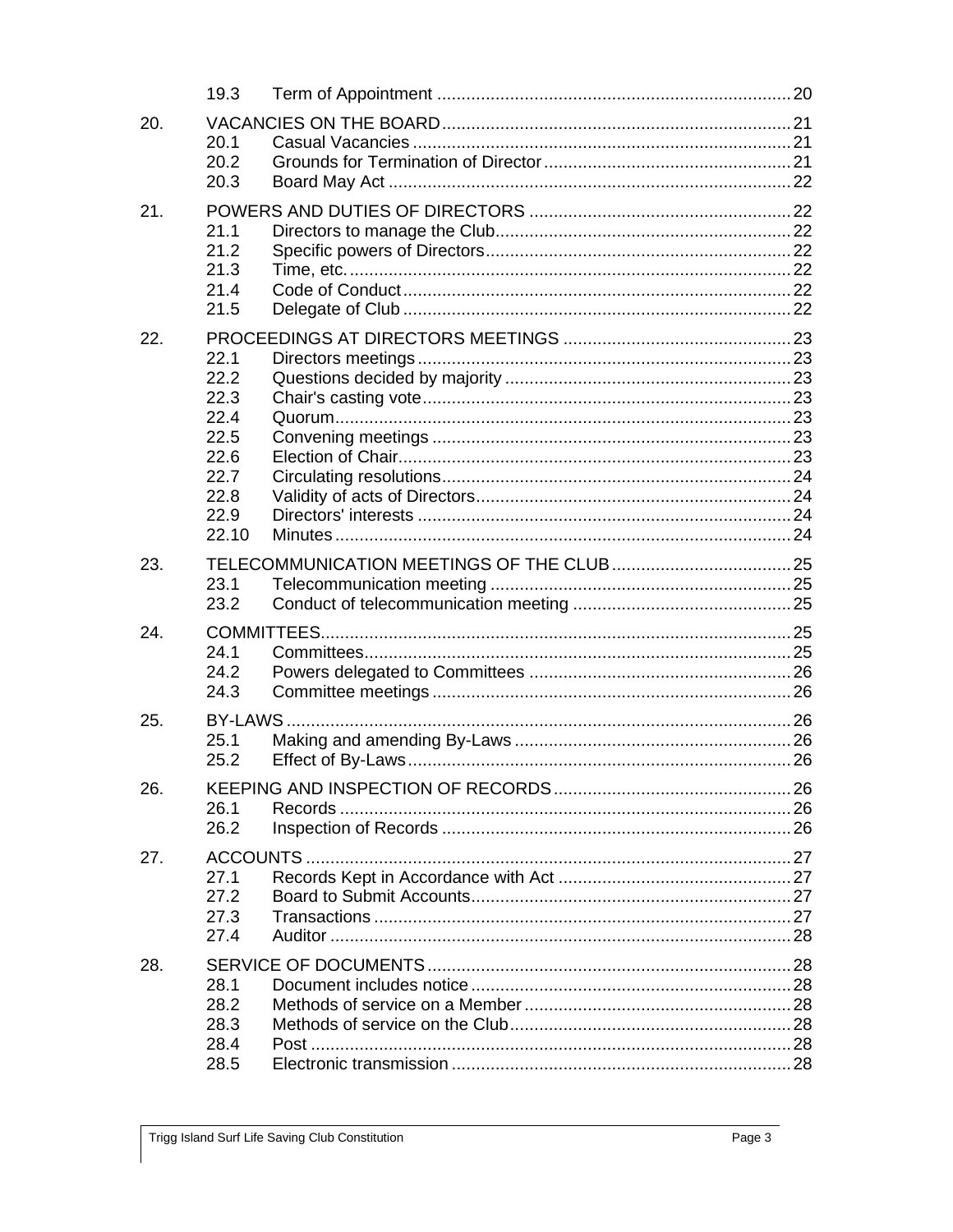| 29. |                                                                                                                                                   |  |
|-----|---------------------------------------------------------------------------------------------------------------------------------------------------|--|
| 30. | Contributions of Members and Excess Property on Dissolution 29<br>30.1                                                                            |  |
| 31. |                                                                                                                                                   |  |
| 32. |                                                                                                                                                   |  |
| 33. |                                                                                                                                                   |  |
| 34. |                                                                                                                                                   |  |
| 35. | The Club colours shall be dark green Pantone 355, Red Pantone 186 and white<br>and shall be subject to approval of SLSA. The Club logo design and |  |
| 36. |                                                                                                                                                   |  |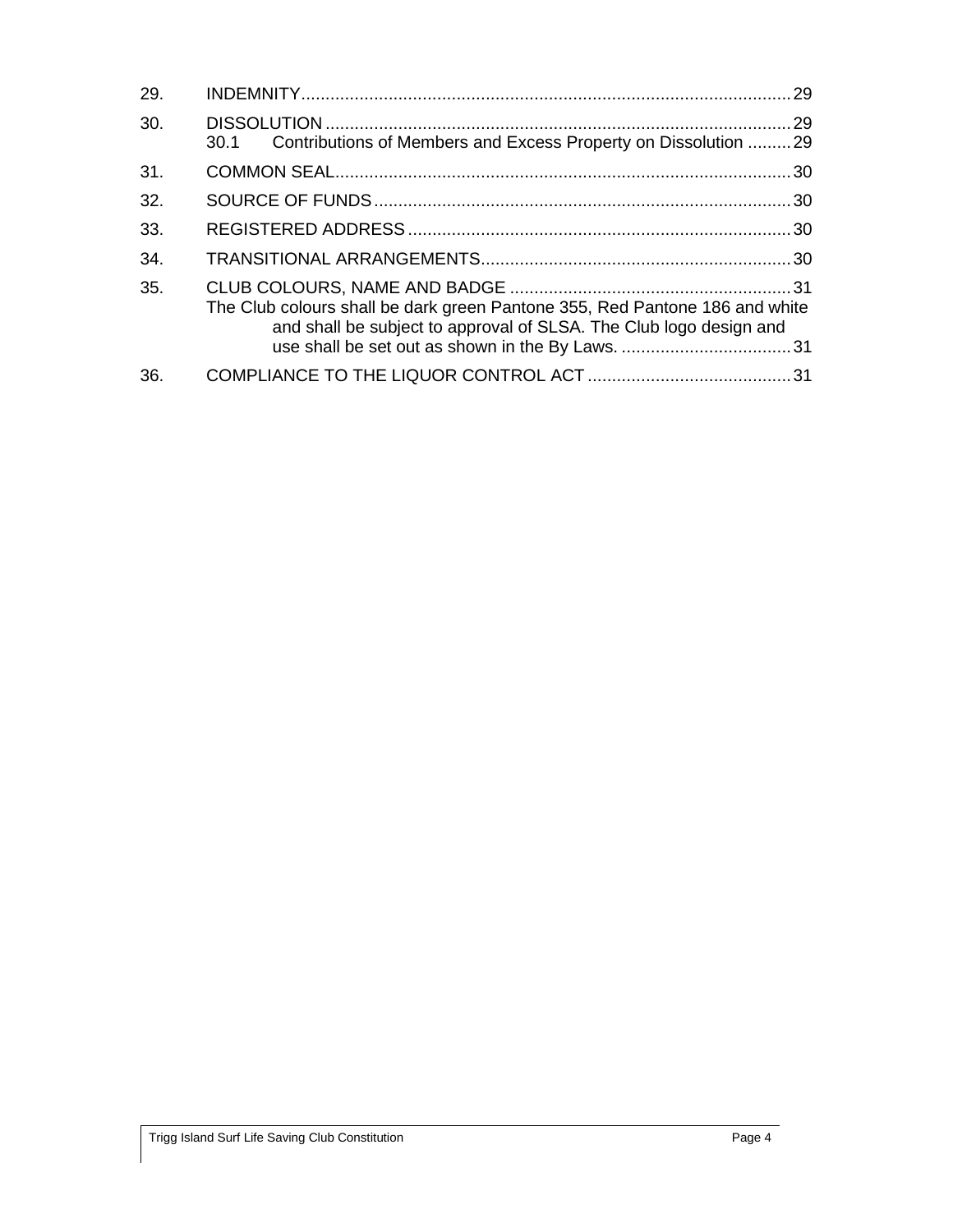#### <span id="page-5-0"></span>**1. NAME OF THE CLUB**

The name of the incorporated association is Trigg Island Surf Life-Saving Club Inc (**Club**).

#### <span id="page-5-1"></span>**2. DEFINITIONS AND INTERPRETATIONS**

#### <span id="page-5-2"></span>**2.1 Definitions**

In this Constitution unless the context requires otherwise:

**Act** means the *Associations Incorporation Act 2015* (WA).

**AGM** or **Annual General Meeting** means the annual General Meeting of the Club required to be held by the Club in each calendar year.

**Annual Subscription** means the annual fees payable by each category of Member in advance as determined by the Board under **clause [9\(a\)](#page-12-2)**.

**Appointed Director** means a Director appointed under **clause [19](#page-24-1)**.

**Board** or **Directors** means the body consisting of the Directors under **clause [17.1](#page-22-2)**.

**By-Laws** mean a by-law made under **clause [25](#page-30-2)**.

**Chair** means the person elected under **clause [22.6](#page-27-6)**.

**Committee** means a committee established by the Board under **clause [24](#page-29-3)**.

**Constitution** means this Constitution as amended from time to time, and a reference to a particular clause is a reference to a clause of this Constitution.

**Director** means a director of the Club and includes Elected Directors and Appointed Directors.

**Elected Director** means a Director of the Club elected under **clause [18](#page-23-1)**.

**Financial Year** means the year commencing May 1st in any calendar year.

**General Meeting** means a general meeting of Members and includes the AGM and any Special General Meeting.

**ILS** means the international federation for Life Saving – the International Life Saving Federation.

**Individual Member** means a registered, financial Member of the Club in any category as specified in the SLSWA regulations and SLSA regulations from time to time.

**Intellectual Property** means all rights subsisting in copyright, business names, names, trade marks (or signs), logos, designs, equipment including computer software, images (including photographs, videos or films) or service marks relating to the Club or any activity of or conducted, promoted or administered by the Club.

**Junior Member** means a registered Member of the Club who is younger than 15 years of age.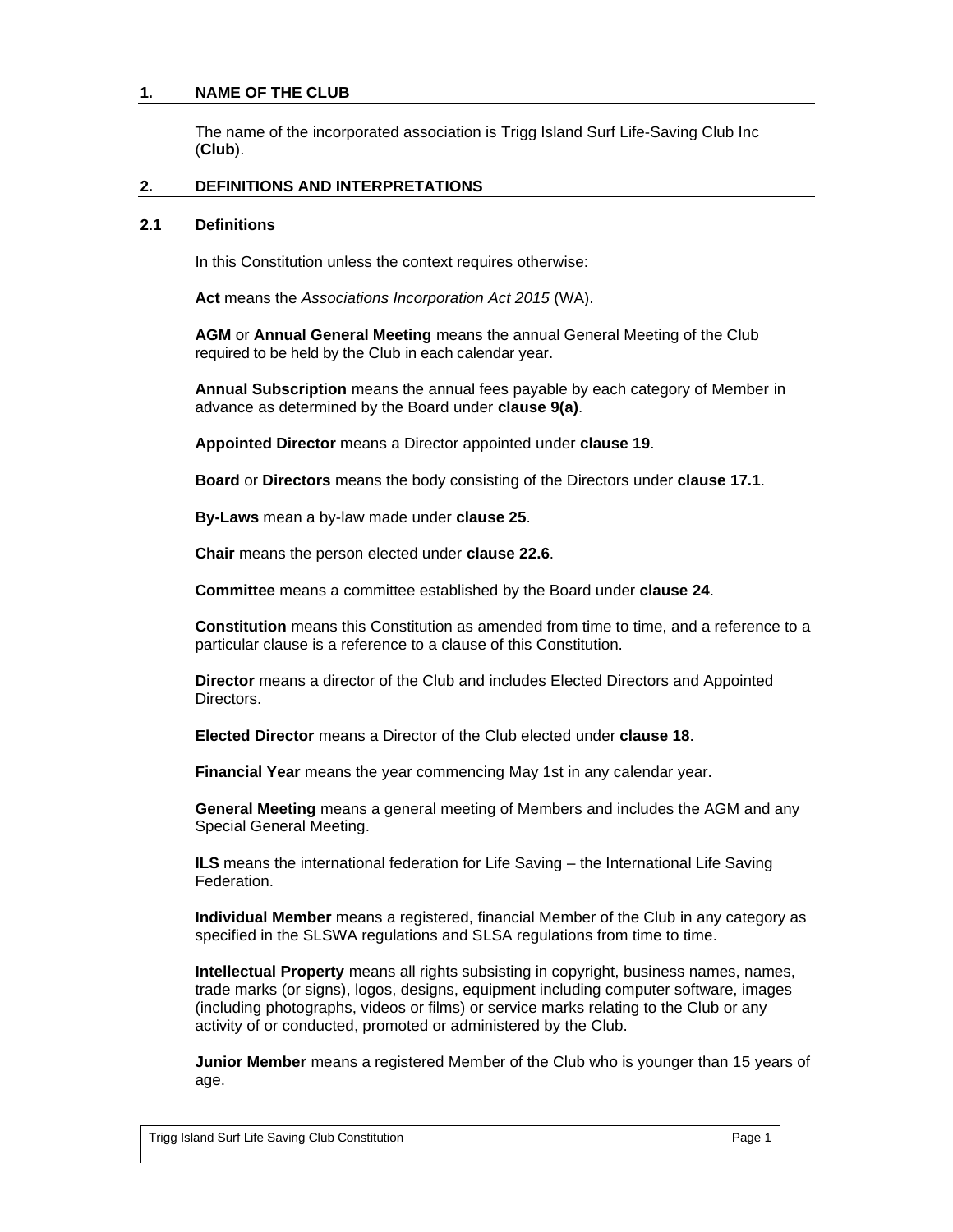**Life Member** means a Member admitted to the Club under **clause 7.3**.

**Local Area** means the geographical area in which the Club operates as agreed by SLSWA.

**Member** means a registered, financial Member of the Club in any category under **clause [7](#page-9-1)**.

**Objects** mean the objectives of the Club in **clause [3.1](#page-7-3)**.

**Register** means the register of Members kept in accordance with **clause [10.1](#page-13-1)**.

**Special General Meeting** means a General Meeting other than an Annual General Meeting.

**Special Resolution** has the same meaning as that given to it in the Act.

**SLSA** means Surf Life Saving Australia Limited, the national sporting organisation for Surf Life Saving in Australia.

**SLSWA** means Surf Life Saving Western Australia Incorporated, the State Centre for Surf Life Saving in Western Australia.

**Voting Member** means those Members of the Club entitled to vote in General Meeting as set out under **clause 7.2**.

## <span id="page-6-0"></span>**2.2 Interpretation**

In this Constitution unless the context requires otherwise:

- (a) a reference to a function includes a reference to a power, authority and duty;
- (b) a reference to the exercise of a function includes, where the function is a power, authority or duty, a reference to the exercise of the power or authority of the performance of the duty;
- (c) words importing the singular include the plural and vice versa;
- (d) words importing any gender include the other genders;
- (e) references to persons include corporations and bodies politic;
- (f) references to a person include the legal personal representatives, successors and permitted assigns of that person;
- (g) a reference to a statute, ordinance, code or other law includes Regulations and other statutory instruments under it and consolidations, amendments, reenactments or replacements of any of them (whether of the same or any legislative authority having jurisdiction); and
- (h) a reference to "writing" shall unless the contrary intention appears, be construed as including references to printing, lithography, photography and other modes of representing or reproducing words in a visible form, including messages sent by electronic mail.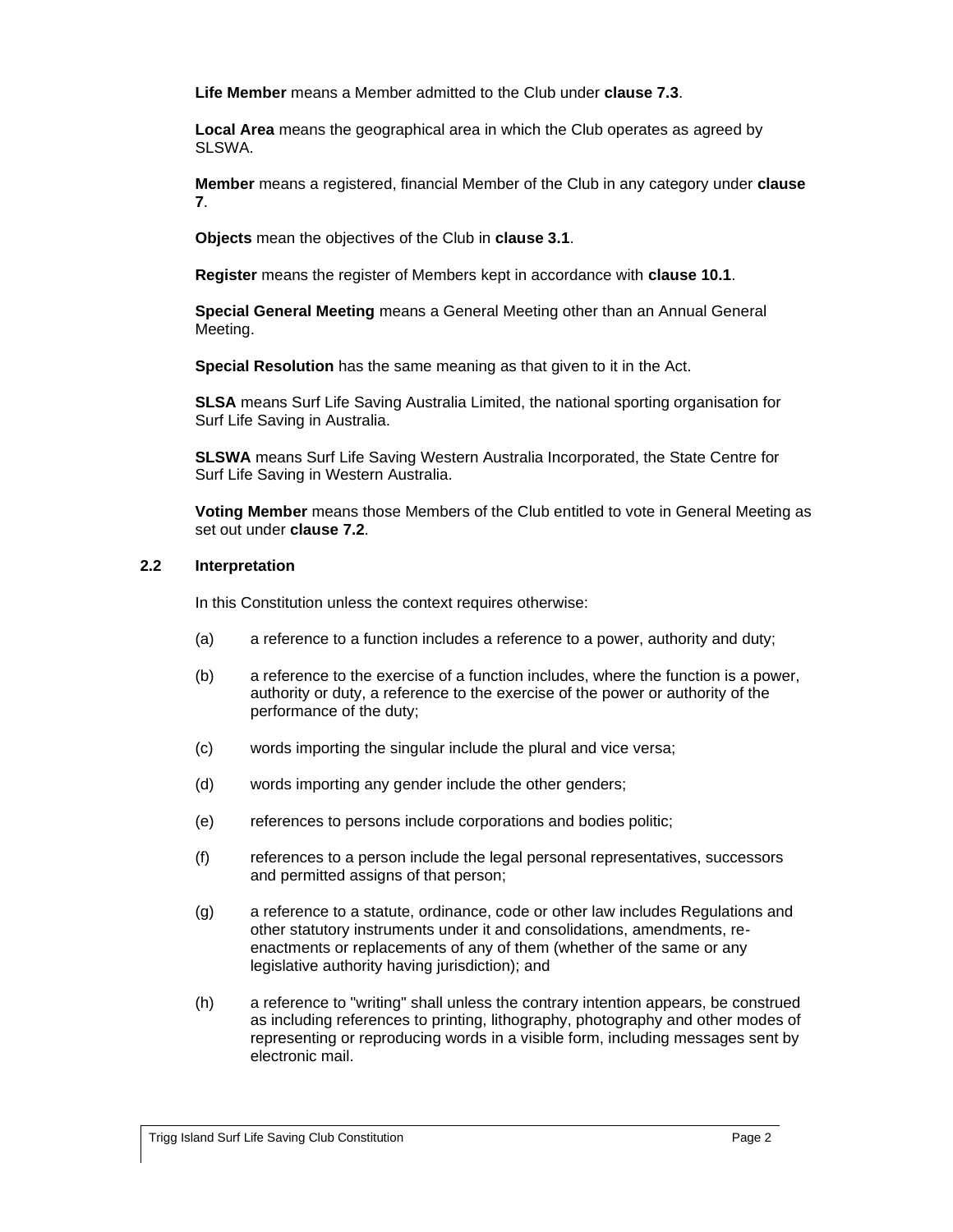## <span id="page-7-0"></span>**2.3 Severance**

If any provision of this Constitution or any phrase contained in it is invalid or unenforceable, the phrase or provision is to be read down if possible, so as to be valid and enforceable, and otherwise shall be severed to the extent of the invalidity or unenforceability, without affecting the remaining provisions of this Constitution.

#### <span id="page-7-1"></span>**2.4 The Act**

- (a) In this Constitution, unless the context requires otherwise, an expression has, in a provision of this Constitution that deals with a matter dealt with by a particular provision of the Act, the same meaning as in that provision of the Act.
- (b) The model rules created under the Act are displaced by this Constitution and accordingly do not apply to the Club.

## <span id="page-7-2"></span>**3. OBJECTS**

## <span id="page-7-3"></span>**3.1 Objects**

The Club is established solely for the Objects. The Objects are to:

- (a) conduct, encourage, promote, advance and administer the study and practise of methods of surf lifesaving throughout the Local Area;
- (b) minimise the loss of life from drowning and render all possible aid to those in distress by providing beach patrols within the borders of the beach;
- (c) promote demonstrations and arrange classes of instruction for members of the public in water safety and resuscitation and so bring about a widespread and thorough knowledge of the principles which underlie the art of swimming safely in the surf;
- (d) cooperate with the local governing authorities in taking such measures as are considered necessary by the Club to ensure the safety of beach users;
- (e) organise and conduct competitions and social functions for the benefit of the Club and its Members;
- (f) encourage Members to realise their potential and athletic abilities by extending to them the opportunity of education and participation in surf lifesaving competition;
- (g) provide conveniences for Members by acquiring and improving any premises necessary for carrying out these Objects;
- (h) enter into commercial arrangements, including sponsorship and marketing opportunities, as appropriate to further the Club's viability;
- (i) use and protect the Intellectual Property of the club;
- (j) adopt and implement appropriate policies to advance surf lifesaving within the club;
- (k) affiliate with SLSWA, SLSA and ILS and like organisations;
- (l) undertake and or do all such things or activities which are necessary, incidental or conducive to the advancement of these Objects.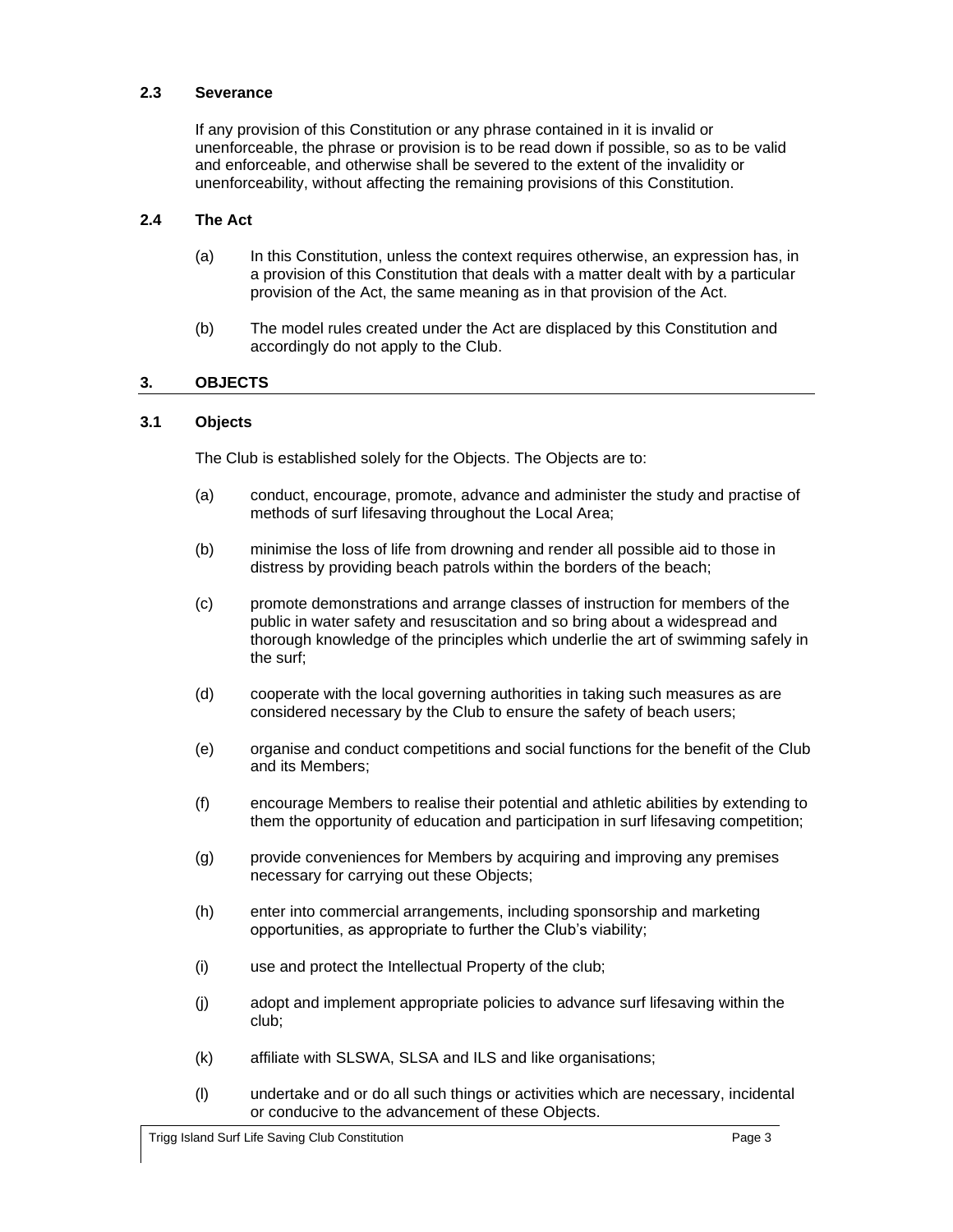## <span id="page-8-0"></span>**4. POWERS OF THE CLUB**

Solely for furthering the Objects, the Club, in addition to any other powers it has under the Act, has the legal capacity and powers of a company limited by guarantee as set out under section 124 of the *Corporations Act 2001* (Cth).

#### <span id="page-8-1"></span>**5. INCOME AND PROPERTY OF THE CLUB**

#### <span id="page-8-2"></span>**5.1 Sole Purpose**

The income and property of the Club must be applied solely towards the promotion of the Objects of the Club.

## <span id="page-8-3"></span>**5.2 Payments to Members**

No part of the income or property of the Club may be paid or otherwise distributed, directly or indirectly, to any Member except for payments to a Member in good faith in the promotion of the Objects as follows:

- (a) in return for any services rendered or goods supplied in the ordinary and usual course of business to the Club; or
- (b) of interest at a rate not exceeding current bank overdraft rates of interest for moneys lent; or
- (c) of reasonable rent for premises let by them to the Club.

## <span id="page-8-4"></span>**6. STATUS AND COMPLIANCE OF CLUB**

#### <span id="page-8-5"></span>**6.1 Recognition of Club**

The Club is a member of SLSWA and as such a member of SLSA and is recognised by SLSWA as the entity responsible for the delivery of surf lifesaving in the Local Area and is subject to compliance with the SLSWA constitution. The SLSWA constitution shall continue to be so recognised and the Club shall administer surf lifesaving in the Local Area in accordance with the Objects of the club and the objects of SLSWA.

#### <span id="page-8-6"></span>**6.2 Constitution of the Club**

This Constitution will clearly reflect the objects of SLSWA and SLSA and will conform to the constitution of SLSWA, subject always to the Act.

#### <span id="page-8-7"></span>**6.3 SLSWA**

The Club must not resign, disaffiliate or otherwise seek to withdraw from SLSWA without approval by Special Resolution.

#### <span id="page-8-8"></span>**6.4 Amendment of the Constitution**

No addition, alteration or amendment shall be made to this Constitution unless the same has been approved by Special Resolution of the Club.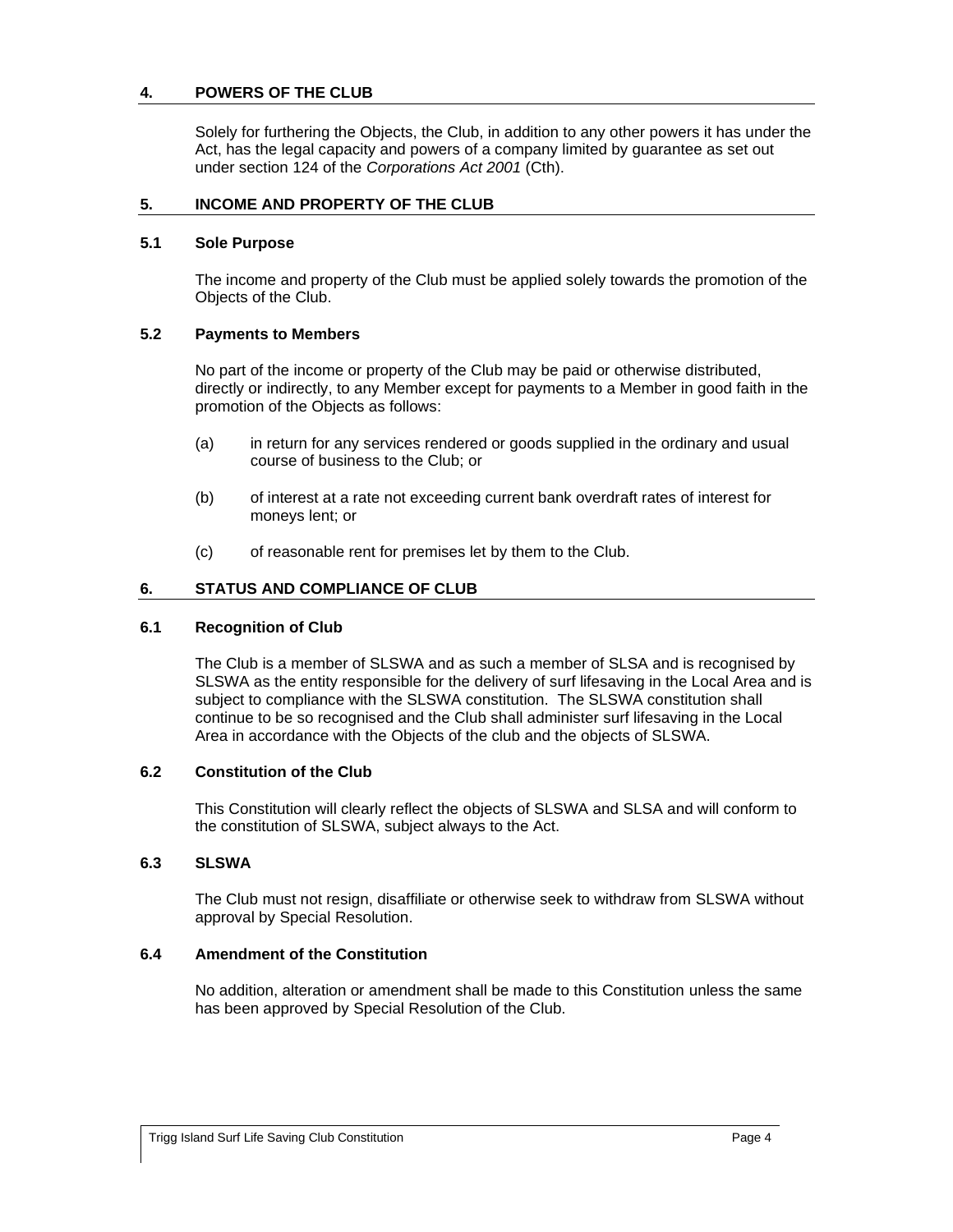# <span id="page-9-0"></span>**6.5 Constitutional Amendment Notification**

- (a) Within one (1) month of the passing of a Special Resolution to amend the Constitution, the Board shall provide to the Commissioner of the Department of Commerce, or its successor, certified particulars of the change. No effect will be given to the change without prior approval of the Commissioner.
- (b) As soon as practicable after passing a Special Resolution to amend the Constitution, the Board shall provide to the Director of Liquor Licensing of the Department of Racing, Gaming and Liquor WA, or its successor, certified particulars of the change. No effect will be given to the change without the prior approval of the Director of Liquor Licensing.
- (c) The Directors of the Board must notify the Australian Taxation Office, or its successor, of any alterations made to the Constitution which will affect the Club's entitlement for endorsement.

# <span id="page-9-1"></span>**7. MEMBERSHIP**

## <span id="page-9-2"></span>**7.1 Minimum number of Members**

The Club must have at least 6 Voting Members.

## **In all cases, age shall be decided as at the September 30 each year**

# <span id="page-9-3"></span>**7.2 Categories of Members**

- (a) **Junior Members,** including Nippers (5 12) and Cadet (13 15)
- (b) **Active Members;** including Active (15 18), Active 18+, Reserve Active and Award
- (c) **Associate Members;** including Associate, Probationary, General, Leave/Restricted and Honorary
- (d) **Service Members;** including Long Service and Life Member
- (e) **Community Members**; and
- (f) such new or other categories of Members as may be established by the Board. Any new category of Member established by the Board cannot be granted voting rights without the approval of the Club in General Meeting.

# <span id="page-9-4"></span>**7.3 Life Membership**

- (a) The Board may recommend to the Annual General Meeting that any natural person who has rendered distinguished service to the Club be appointed as a Life Member.
- (b) A resolution of the Annual General Meeting to confer Life Membership (subject to **clause 7.3(c)**) on the recommendation of the Board must be a Special Resolution.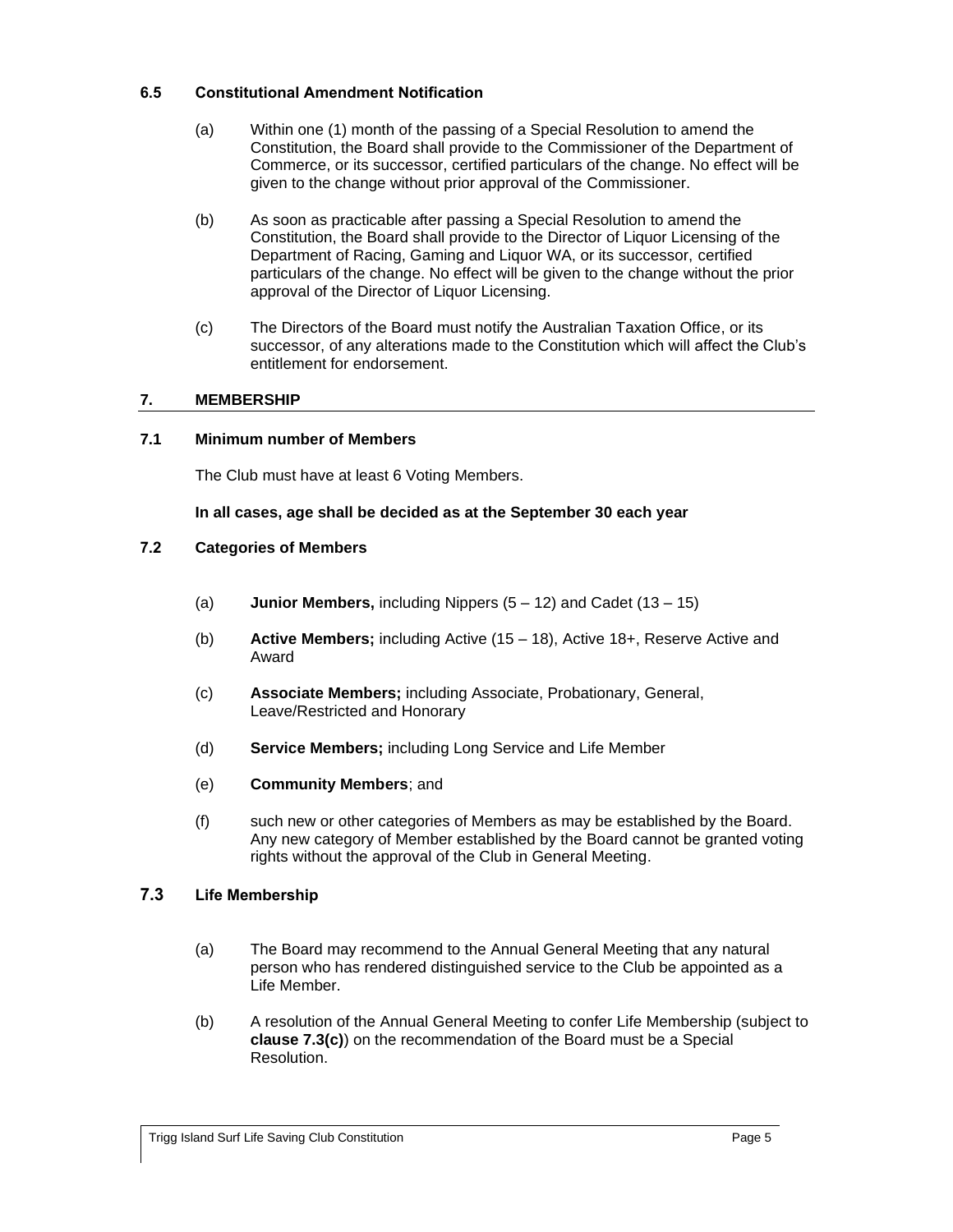- (c) A person must accept or reject the Club's resolution to confer Life Membership in writing. Upon written acceptance, the person's details shall be entered upon the Register, and from the time of entry on the Register the person shall be a Life Member.
- (d) At the time of adoption of this Constitution, the Life Members of the Club shall be those persons currently recognised by the Club as Life Members.

# <span id="page-10-0"></span>**7.4 Temporary Members**

- (a) Temporary membership may be accorded to a person visiting the Club as a member or an official of another club if they are to:
	- (i) engage in a pre-arranged event with the Club conducted for the purposes of any of the Objects; or
	- (ii) hold a pre-arranged function at the Club involving the use of the Club's facilities.

# <span id="page-10-1"></span>**7.5 Application for Membership**

- (a) Subject to this Constitution, to be eligible for membership as a Member, except as a Life Member which is governed by **clause 7.3**, the applicant must be a natural person and meet any other criteria set by the Board from time to time.
- (b) Subject to this Constitution or any procedures set by the Board from time to time, an application for membership as a Member except a Life Member must be:
	- $(i)$  in writing on the form prescribed from time to time by the Board (if any), from the applicant or their nominated representative and lodged with the Club; and
	- (ii) accompanied by the appropriate fee (if any).
- (c) All applications for membership shall be posted on the noticeboard of the club for a period of not less than seven (7) days before consideration by the Board. Further to this, a period of not less than fourteen (14) days shall elapse between application and consideration by the Board.

# <span id="page-10-2"></span>**7.6 Discretion to Accept or Reject Application**

- (a) The Board may accept or reject an application, irrespective of whether:
	- (i) the applicant is a new applicant making an application under **clause [7.5](#page-10-1)** or an expiring Member reapplying under **clause [7.7](#page-11-0)**; or
	- (ii) the applicant has complied with the requirements in **clause [7.5](#page-10-1)** or not.

The Board is not required or compelled to provide any reason for such acceptance or rejection.

- (b) Where the Board accepts an application, the applicant shall become a Member. Membership shall be deemed to commence upon acceptance of the application by the Board. The Register shall be amended accordingly as soon as practicable.
- (c) Where the Board rejects an application, it shall refund any fees forwarded with the application and the application shall be deemed rejected by the Club.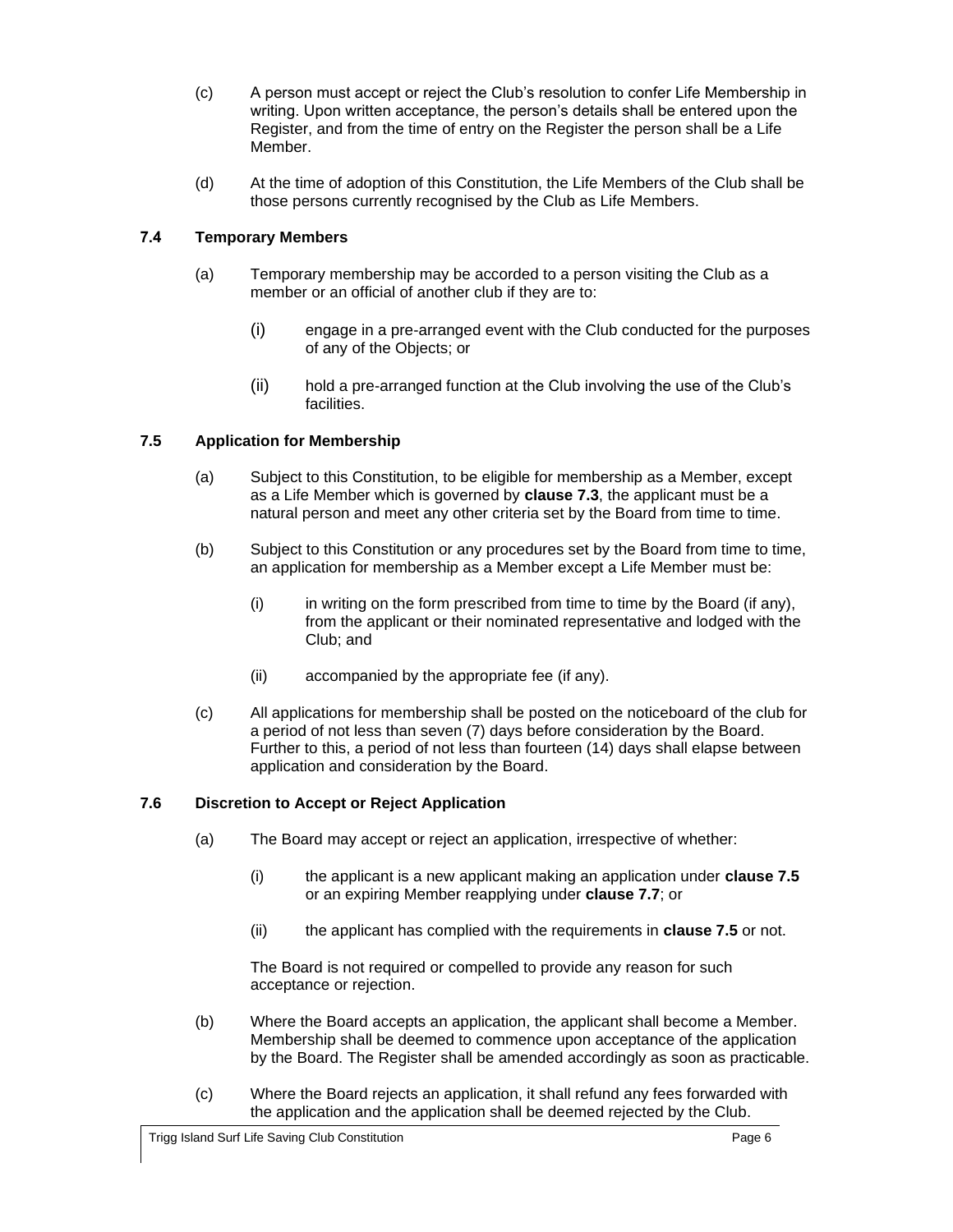(d) There is no right of appeal where the Board rejects an application for membership, whether a new application or a renewal application.

# <span id="page-11-0"></span>**7.7 Renewal of Membership**

- (a) Membership of the Club (other than Life Membership) expires annually at the conclusion of each Financial Year.
- (b) Members (other than Life Members) must reapply for membership of the Club each Financial Year and in accordance with the procedures set down by the Board from time to time.
- (c) The Board may accept or reject a reapplication for membership in accordance with **clause [7.6](#page-10-2)**.
- (d) Upon reapplication a Member must provide details of any change in their personal details, and any other information reasonably required by the Board.

## <span id="page-11-4"></span><span id="page-11-1"></span>**7.8 Deemed Membership**

- (a) All persons who are, prior to the approval of this Constitution under the Act, Members of the Club shall be deemed Members from the time of approval of this Constitution under the Act.
- (b) Any Members of the Club, prior to approval of this Constitution under the Act, who are not deemed Members under **clause [7.8\(a\)](#page-11-4)** shall be entitled to carry on such functions analogous to their previous functions as are provided for under this Constitution.

#### <span id="page-11-2"></span>**7.9 General**

- (a) No Member whose membership ceases has any claim against the Club or the Directors for damages or otherwise arising from cessation or termination of membership.
- (b) Membership is personal to each Member. No Member shall, or purport to, assign the rights comprising or associated with membership to any other person and any attempt to do so shall be void.
- (c) Members must treat all staff, contractors and representatives of the Club and all other Members with respect and courtesy at all times.
- (d) Members must not act in a manner unbecoming of a Member or prejudicial to the Objects and/or interests of the Club, SLSWA or surf lifesaving.
- (e) The maximum number of guests per Member per day for the purposes of section 48(4)(b) of the *Liquor Control Act 1988* (WA) is five (5).

# <span id="page-11-3"></span>**7.10 Limited Liability**

Members have no liability except as set out in **clause 30.1 (b).**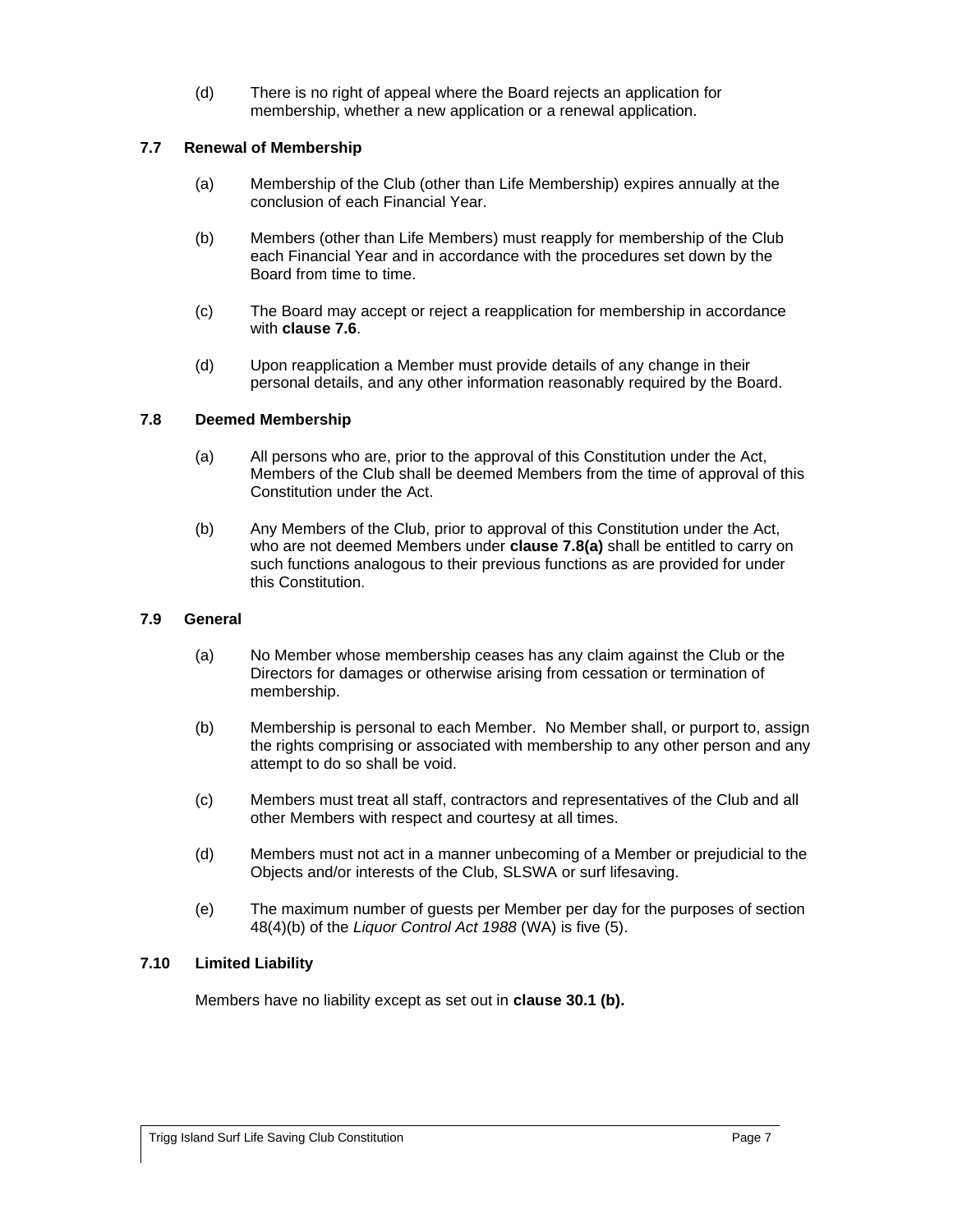- <span id="page-12-0"></span>(a) Members acknowledge and agree that:
	- (i) this Constitution constitutes a contract between each of them and the Club and that they are bound by this Constitution, the By-Laws, the SLSWA constitution and the SLSA constitution and regulations;
	- (ii) they shall comply with and observe this Constitution, the By-Laws and the SLSWA constitution, the SLSA constitution and any determination, resolution or policy which may be made or passed by the Board or any duly authorised committee;
	- (iii) by submitting to this Constitution and the By-Laws they are subject to the jurisdiction of the Club;
	- (iv) this Constitution is made in pursuit of a common purpose, namely for the mutual and collective benefit of the Club, the Members and surf lifesaving;
	- (v) this Constitution and By-Laws are necessary and reasonable for promoting the Objects and particularly the advancement and protection of the Sport;
	- (vi) neither membership of the Club nor this Constitution gives rise to:
		- (A) any proprietary right of Members in, to or over the Club or its property or assets;
		- (B) any automatic right of a Member to renewal of their membership of the Club;
	- (vii) they are entitled to all benefits, advantages, privileges and services of Club membership.

# <span id="page-12-2"></span><span id="page-12-1"></span>**9. FEES AND SUBSCRIPTIONS**

- (a) The Directors must determine from time to time:
	- (i) the amount (if any) payable by an applicant for membership;
	- (ii) the amount of the annual membership fee payable by each Member, or any category of Members;
	- (iii) any other amount to be paid by each Member, or any category of Members, whether of a recurrent or any other nature; and
	- (iv) the payment method and due date for payment.
- <span id="page-12-3"></span>(b) The Board is empowered to prevent any Member whose Annual Subscription or any other fees are in arrears from exercising the whole or any of the rights or privileges of membership of the Club, including but not limited to the right to vote at General Meetings.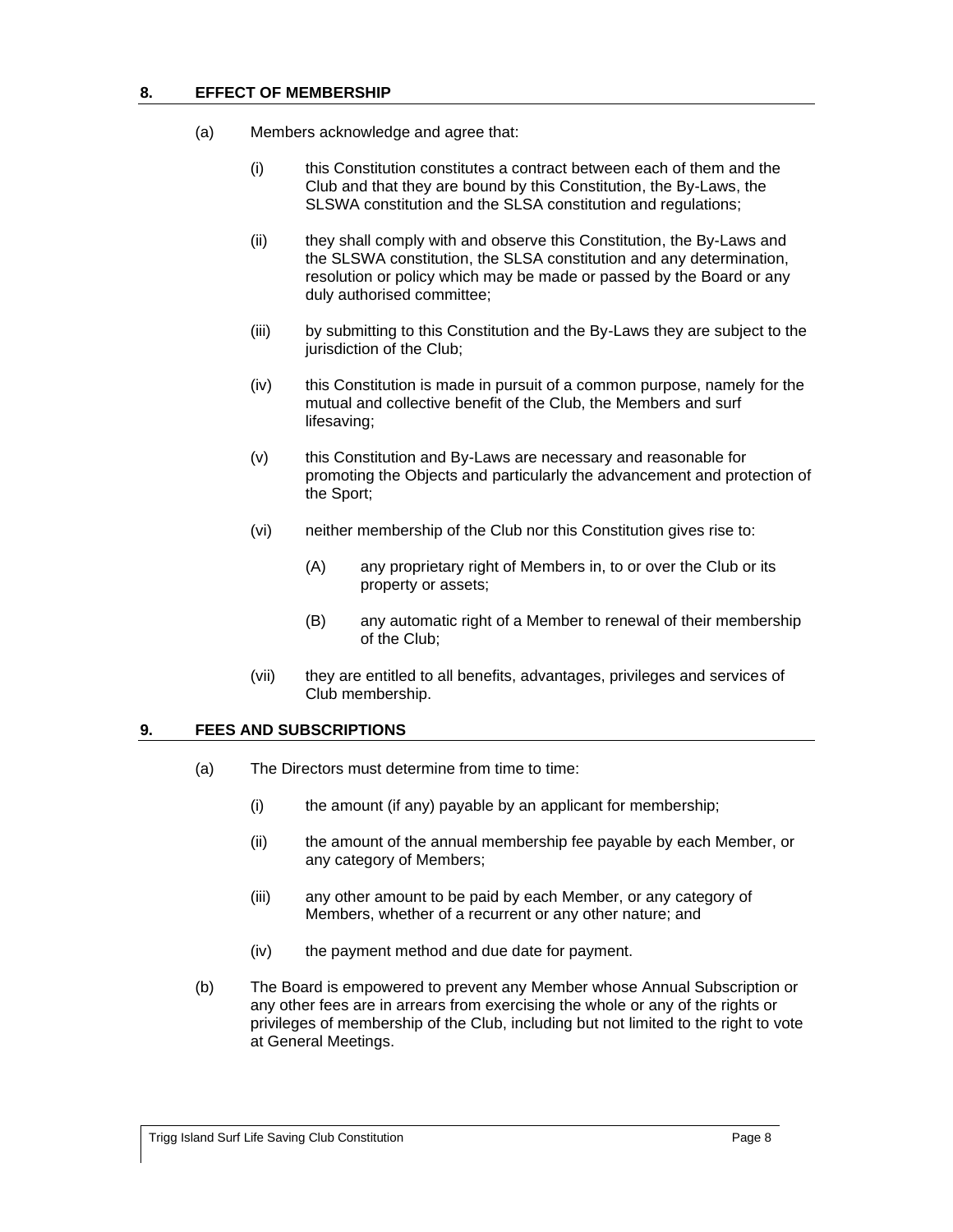#### <span id="page-13-0"></span>**10. REGISTERS**

#### <span id="page-13-1"></span>**10.1 Club to Keep Register**

The Club shall keep and maintain a Register in accordance with the Act in which shall be entered (as a minimum):

- (a) the full name, one or more of the residential or postal or email address, category of membership, and date of entry of each Member including Life Members;
- (b) the full name, one or more of the residential or postal or email address and date of entry to office of each Director, person who is authorised to use the common seal of the Club and any person appointed to act as trustee on behalf of the Club; and
- (c) where applicable, the date of termination of membership of any Member.

Members, Directors and any person referenced in this **clause [10.1](#page-13-1)** shall provide notice of any change and required details to the Club within 28 days of such change.

#### <span id="page-13-6"></span><span id="page-13-2"></span>**10.2 Inspection of Register**

- (a) Having regard to the Act and subject to this **clause [10.2](#page-13-2)**, the Register shall be available for inspection and copying by Members, upon reasonable request to the Board. A Member may also in writing request the Board provide the Member with a copy of the Register.
- (b) Where a Member wishes to copy, or wishes to receive a copy, of the Register, the Member must first provide to the Board a statutory declaration setting out the purpose for which the copy is required and declaring the purpose is connected with the affairs of the Club.
- (c) Subject to the Act, the Board may determine a reasonable charge for the cost of complying with a request under **clause [10.2\(a\)](#page-13-6)**.

#### <span id="page-13-3"></span>**10.3 Use of Register**

Subject to the Act, confidentiality considerations and privacy laws:

- (a) the Board may use the Register to further the Objects, in such manner as the Board considers appropriate; and
- (b) a Member must only use or disclose information in the Register for a purpose that is in good faith, is directly connected with the affairs of the Club or that is related to the administration of the Act.

#### <span id="page-13-4"></span>**11. DISCONTINUANCE OF MEMBERSHIP**

#### <span id="page-13-5"></span>**11.1 Notice of Resignation**

Any Member who has paid all monies due and payable to the Club may resign from the Club by giving thirty days' notice in writing to the Board of such intention to resign. Upon the expiration of that period of notice, the Member shall cease to be a member.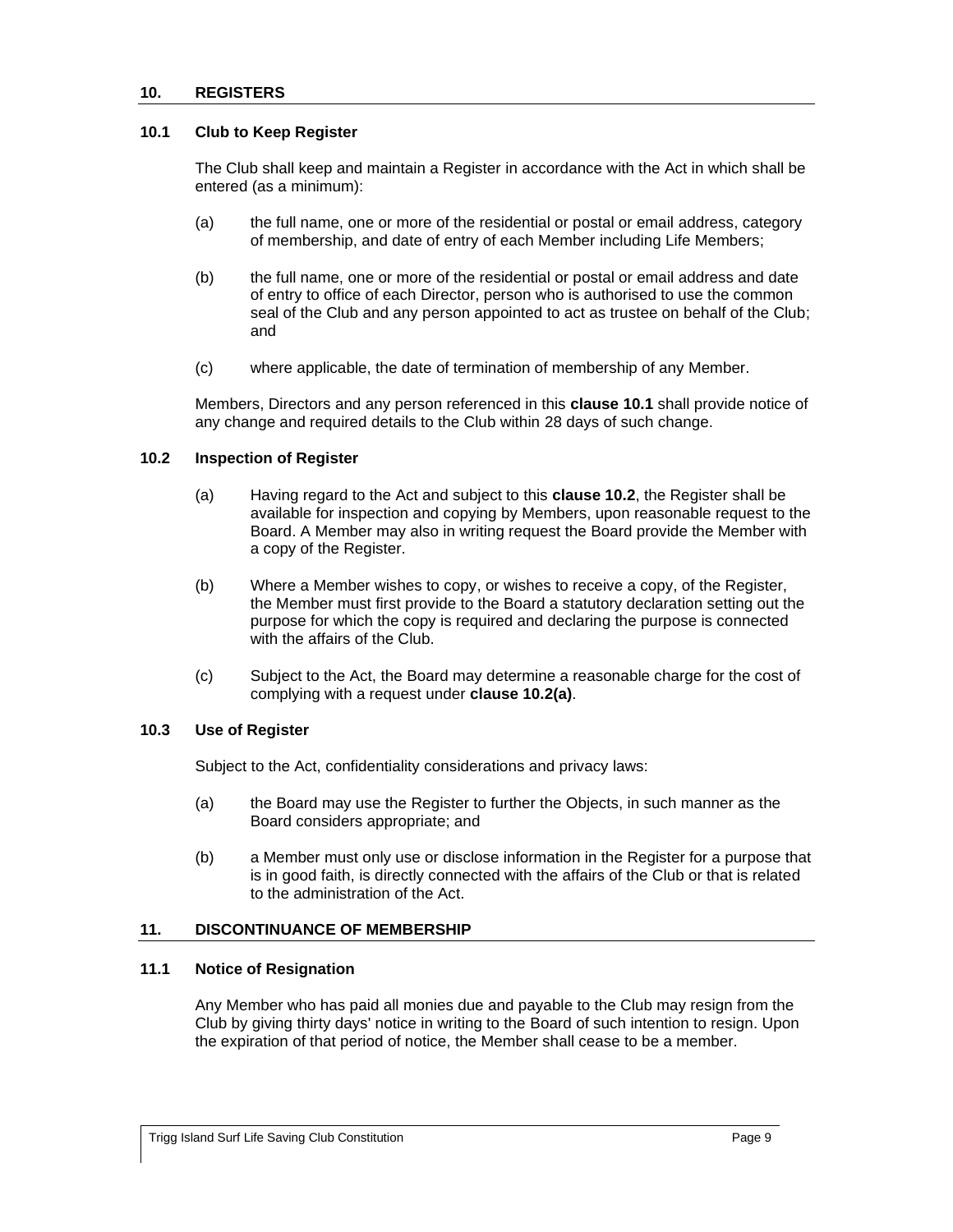# <span id="page-14-0"></span>**11.2 Expiration of Notice Period**

Upon the expiration of a notice given under **clause [11.1](#page-13-5)**, an entry, recording the date on which the Member who gave notice ceased to be a Member, shall be recorded in the Register.

## <span id="page-14-1"></span>**11.3 Resignation by failure to pay subscription**

- (a) Subject to **clause [11.4](#page-14-2)**, a Member is taken to have resigned if:
	- (i) the Member's Annual Subscription is outstanding more than one month after the due date determined by the Board in accordance with **clause [9\(a\)\(iv\)](#page-12-3)**; or
	- (ii) no Annual Subscription is payable:
		- (A) the Board has made a written request to the Member to confirm that he or she wishes to remain a Member; and
		- (B) the Member has not, within one month after receiving that request, confirmed in writing that he or she wishes to remain a Member.
- (b) Should a sufficient explanation be made to the Board for the failure to pay subscription or reason for not responding to a request, the Board shall have the power to restore the Membership upon payment of the amount due (if any).

## <span id="page-14-2"></span>**11.4 Discontinuance for Failure to Renew**

Membership of the Club (except Life Membership) is automatically discontinued if a Member (except a Life Member) has not reapplied for membership of the Club before the end of the Financial Year.

# <span id="page-14-3"></span>**11.5 Forfeiture of Rights**

A Member who ceases to be a Member, for whatever reason, shall forfeit all right in and claim upon the Club and its property.

#### <span id="page-14-4"></span>**12. DISCIPLINE OF MEMBERS**

#### <span id="page-14-5"></span>**12.1 Establishing a Disciplinary Committee**

Where the Board is advised of an allegation (not being vexatious, trifling or frivolous) or considers that a Member has allegedly:

- (a) breached, failed, refused or neglected to comply with a provision of this Constitution, the By-Laws or any resolution or determination of the Board or any duly authorised Committee; or
- (b) acted in a manner unbecoming of a Member or prejudicial to the Objects and the interests of the Club and/or surf lifesaving, or another Member; or
- (c) brought themselves, another Member, the Club or surf lifesaving into disrepute,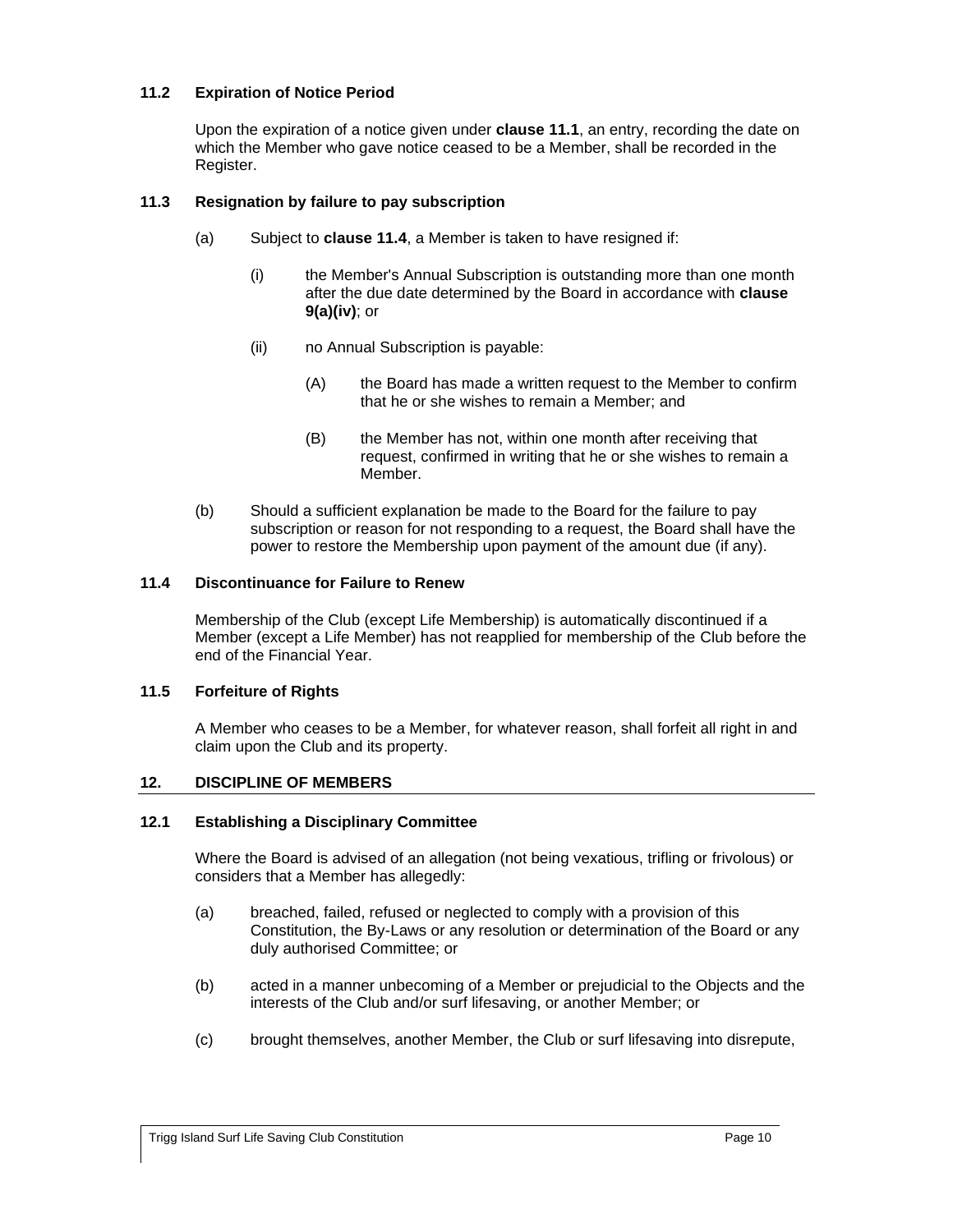the Board may by resolution and in accordance with **clause [24](#page-29-3)**, establish a disciplinary Committee to convene to hear a matter against any Member and to determine what action, if any, to take against that Member (**Disciplinary Hearing**), and that Member, will be subject to, and submits unreservedly to the jurisdiction, disciplinary procedures and penalties and the appeal mechanisms (if any) in this Constitution.

# <span id="page-15-0"></span>**12.2 Provisional Suspension**

- (a) Upon establishing a disciplinary Committee in accordance with **clause [12.1](#page-14-5)** the Board may by resolution provisionally suspend the Member subject to the Disciplinary Hearing until such time as the disciplinary Committee makes a finding.
- (b) The disciplinary Committee may lift a provisional suspension prior to making a finding at the Disciplinary Hearing.

# <span id="page-15-1"></span>**12.3 Disciplinary Committee Members**

- (a) The disciplinary Committee shall be composed of the Vice President and two Life Members nominated at the commencement of each season by the Board of Directors.
- (b) The Board of Directors may appoint an alternate for one or more of the disciplinary Committee in the event that they are unavailable to hear a matter within a reasonable time of that matter being referred to them.
- (c) Should any member of the disciplinary Committee have an active involvement in the incident being considered or be perceived by the Board of Directors to be biased against or in favour of the Member concerned, the President may appoint a substitute member.

# <span id="page-15-2"></span>**12.4 Notice of Alleged Breach**

- (a) Where a disciplinary Committee is established the Club shall serve on the Member not earlier than 28 days and not later than 14 days before the Disciplinary Hearing is to be held, a notice in writing:
	- (i) setting out the alleged breach of the Member and the grounds on which it is based;
	- (ii) stating that the Member may address the disciplinary Committee at the Disciplinary Hearing;
	- (iii) stating the date, place and time of that Disciplinary Hearing; and
	- (iv) informing the Member that he or she may do one or more of the following:
		- (A) attend that Disciplinary Hearing; and
		- (B) give the disciplinary Committee prior to or at that meeting a written statement regarding the alleged breach.

# <span id="page-15-3"></span>**12.5 Disciplinary Hearing**

(a) Subject to the requirement to give notice, the disciplinary Committee will be convened at the earliest possible opportunity for the Disciplinary Hearing.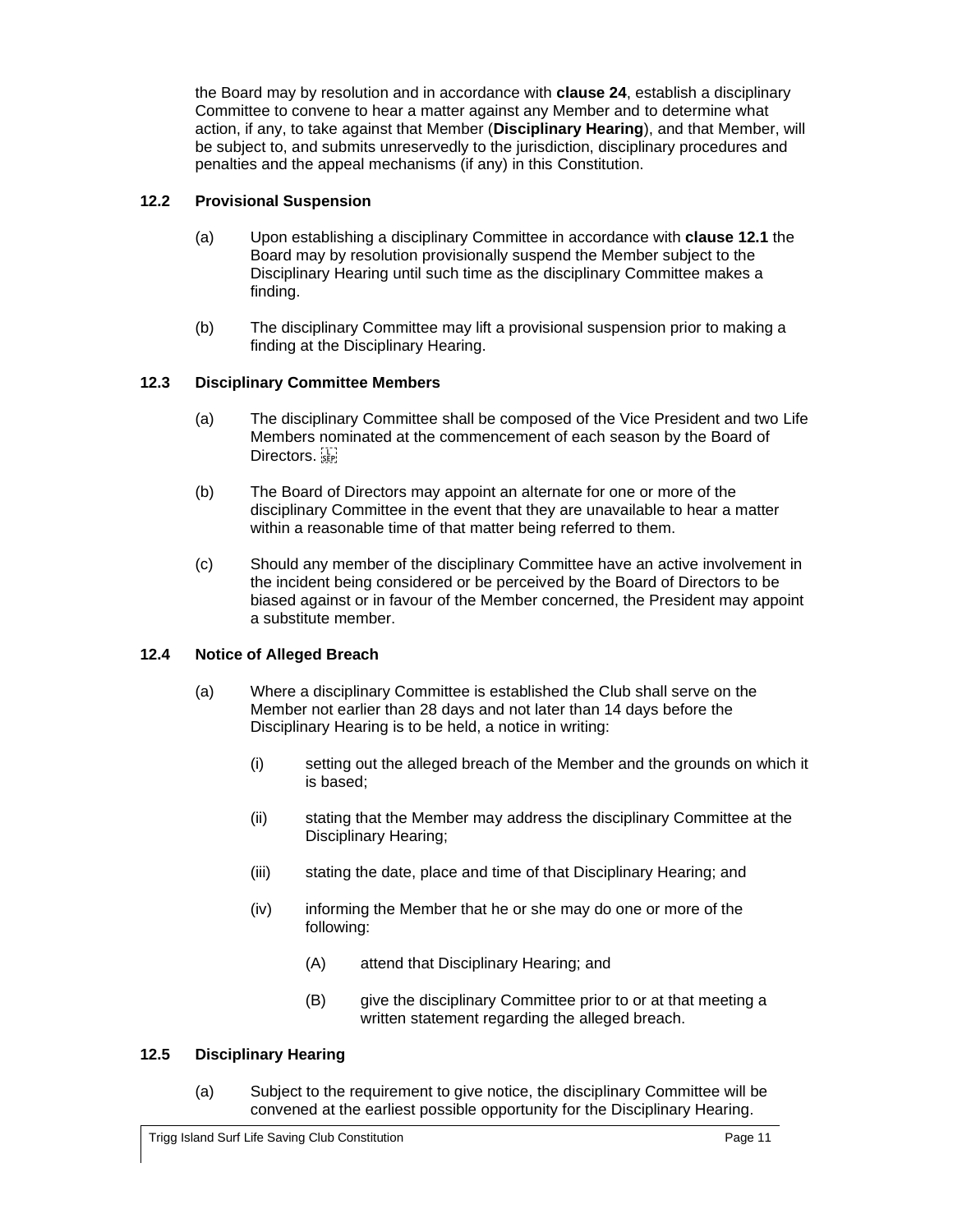(b) Matters not heard within 60 days of the incident or complaint (whichever is the later) will be referred back to the Board of Directors for further consideration.

# <span id="page-16-0"></span>**12.6 Determination of Disciplinary Committee**

- (a) The disciplinary Committee shall ensure that the Disciplinary Hearing accords with the principles of natural justice by ensuring that:
	- (i) the Member has the opportunity to be heard and to call witnesses; and
	- (ii) due consideration is given to any written statement submitted by the Member or a witness,

before determining whether the alleged breach occurred.

- (b) If the disciplinary Committee determines there was a breach under **clause [12.1](#page-14-5)**, it will determine what penalty (if any) shall be given to the Member, and give notice of this to the Board.
- (c) The penalties able to be given to the Member by the disciplinary Committee include:
	- (i) expel a Member from the Club; or
	- (ii) suspend a Member from membership of the Club or accessing certain privileges of membership for a specified period; or
	- (iii) fine a Member; or
	- (iv) impose such other penalty, action or educative process as the disciplinary Committee sees fit.
- (d) The findings of the disciplinary Committee must either be advised forthwith to the Member concerned by the Chairperson or provided to the Member in writing within 7 days, or both.

# <span id="page-16-1"></span>**12.7 Appeal**

An appeal against a decision of a Disciplinary Committee will be governed by SLSA regulations.

# <span id="page-16-2"></span>**13. GRIEVANCE PROCEDURE**

- (a) The grievance procedure set out in this clause applies to disputes relating to this Constitution between a Member and:
	- (i) another Member; or
	- (ii) the Club.
- (b) The parties to the dispute must meet (which may, if agreed by the parties, take place by using any technology that allows the parties to clearly and simultaneously communicate with each other) and discuss the matter in dispute, and, if possible, resolve the dispute within 14 days after the dispute comes to the attention of all parties.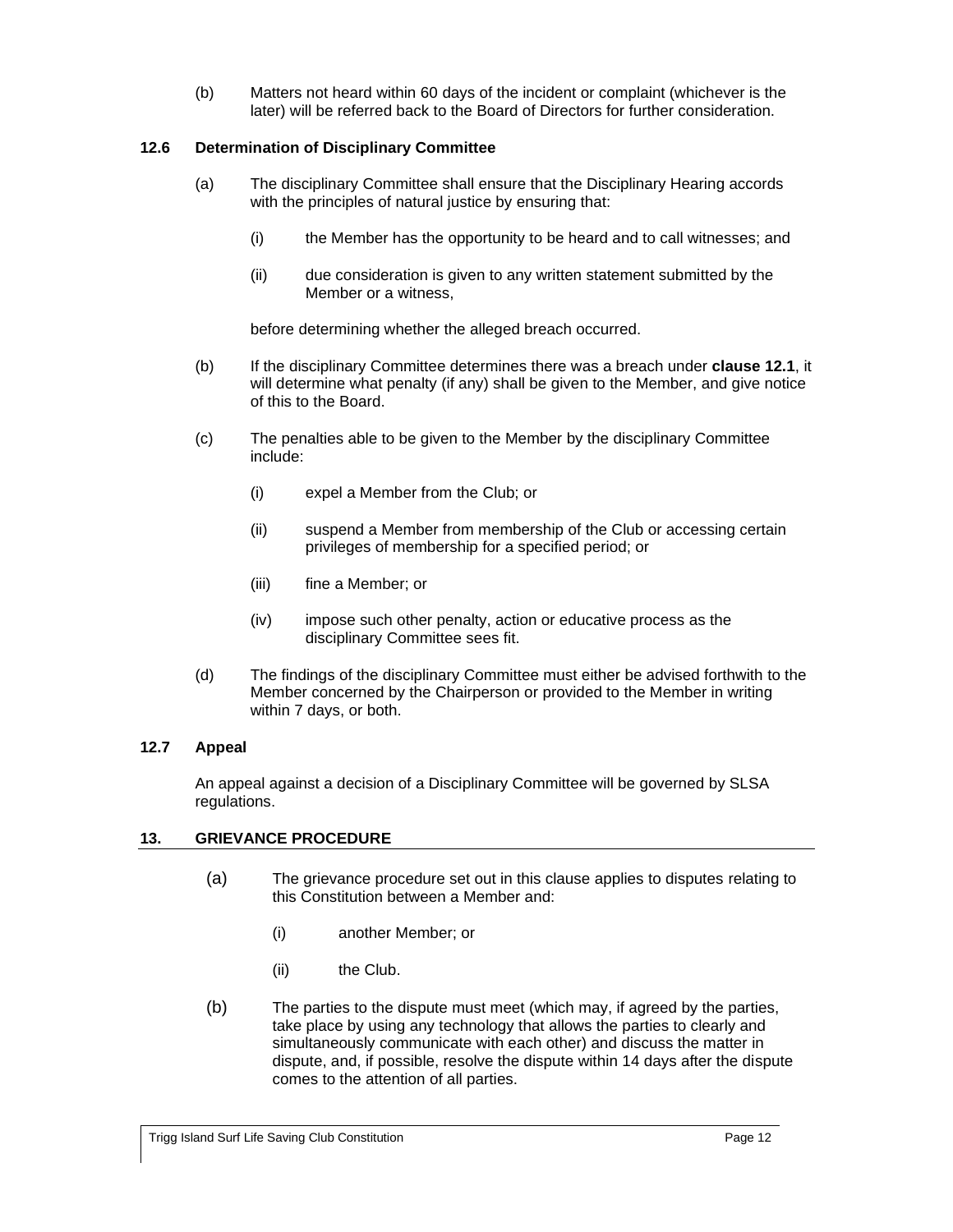- (c) If the parties are unable to resolve the dispute at the meeting or if a party fails to attend that meeting, then the parties may, within 10 days, refer the dispute to the State Administrative Tribunal (or such other similar body in circumstances where the State Administrative Tribunal is no longer in existence) for resolution.
- (d) The Board may prescribe additional grievance procedures in By-Laws consistent with this **clause [13](#page-16-2)**.

## <span id="page-17-0"></span>**14. GENERAL MEETINGS**

#### <span id="page-17-1"></span>**14.1 Annual General Meeting**

AGMs of the Club are to be held:

- (a) according to the Act, including at least once in each calendar year and at least six (6) months after the end of the Financial Year; and
- (b) otherwise as determined by the Directors (including date and venue).

# <span id="page-17-2"></span>**14.2 Power to convene General Meeting**

- (a) The Directors may convene a General Meeting when they think fit and must do so if required by the Act.
- (b) The Directors must on the requisition in writing of at least twenty percent (20%) of the Voting Members convene a General Meeting.

#### <span id="page-17-3"></span>**14.3 Notice of General Meeting**

- (a) Notice of a General Meeting of Members must be given:
	- (i) to all Members, the Directors, and the auditor of the Club; and
	- (ii) in accordance with **clause [28](#page-32-1)** and the Act.
- (b) At least 45 days prior to the proposed date of the AGM, the Board will request from Voting Members notices of motions and nominations for Directors' positions which must be received no less than 28 days prior to the AGM.
- (c) At least 21 days' notice of the time and place of a General Meeting must be given, together with:
	- (i) all information required to be included in accordance with the Act;
	- (ii) in the case of a proposed Special Resolution, the intention to propose the Special Resolution and the terms of the proposed Special Resolution;
	- (iii) where applicable, any notice of motion received from any Voting Member or Director; and
	- (iv) where applicable, a list of all nominations received for positions to be elected at the relevant General Meeting.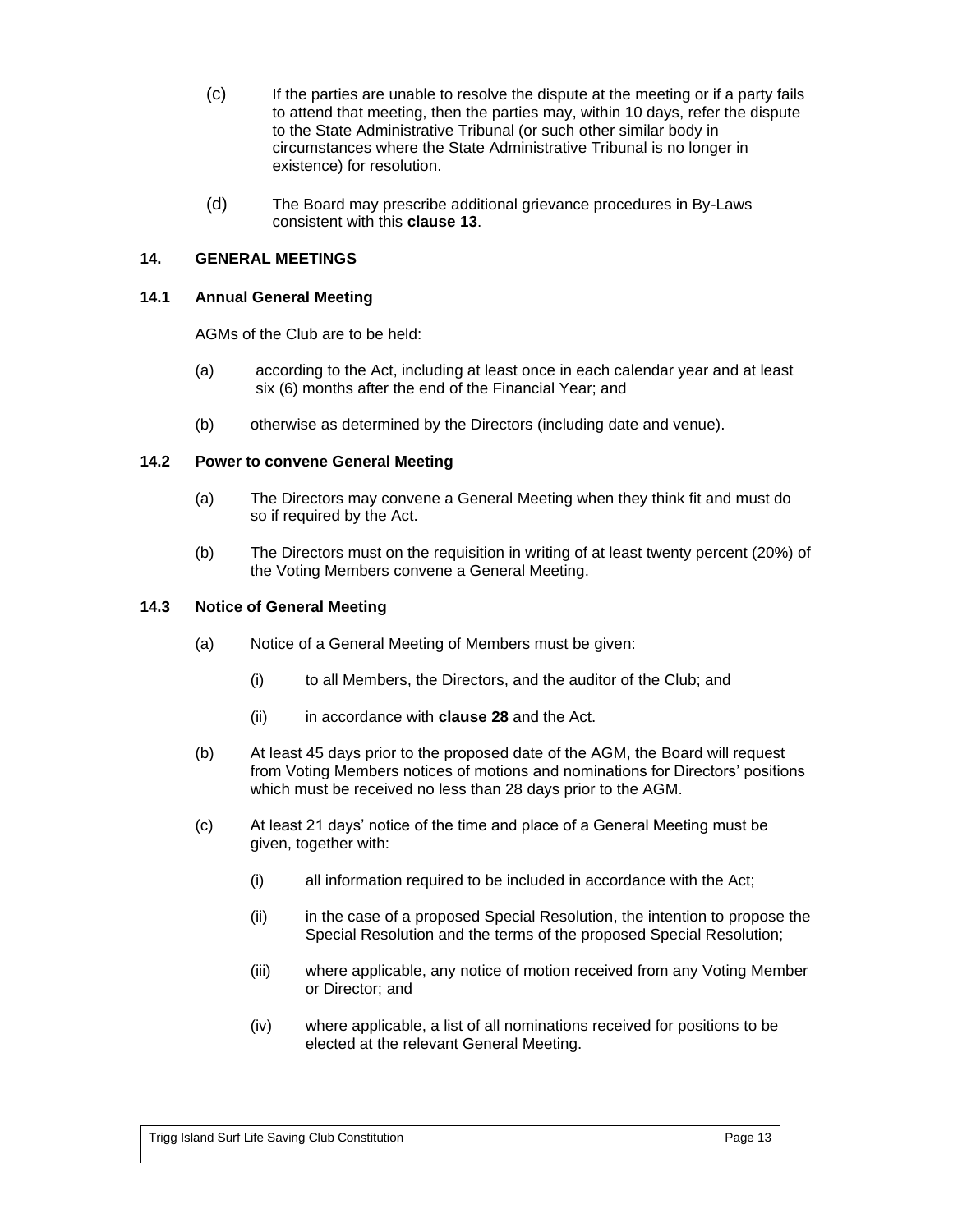#### <span id="page-18-0"></span>**14.4 No other business**

No business other than that stated in the notice of meeting may be transacted at a General Meeting.

## <span id="page-18-1"></span>**14.5 Cancellation or postponement of General Meeting**

Where a General Meeting (including an AGM) is convened by the Directors they may, if they think fit, cancel the meeting or postpone the meeting to a date and time they determine. However, this clause does not apply to a General Meeting convened by:

- (a) Voting Members according to the Act;
- (b) the Directors at the request of Members;
- (c) the Directors at the request of the Department of Public Service; or
- (d) a Court.

#### <span id="page-18-2"></span>**14.6 Written notice of cancellation or postponement of General Meeting**

Notice of the cancellation or postponement of a General Meeting must state the reasons for doing so and be given to:

- (a) each Member; and
- (b) each other person entitled to notice of a General Meeting under this Constitution or the Act,

at least 7 days prior to the date of the General Meeting.

#### <span id="page-18-3"></span>**14.7 Contents of notice postponing General Meeting**

A notice postponing a General Meeting must specify:

- (a) the new date and time for the meeting;
- (b) the place where the meeting is to be held, which may be either the same as or different from the place specified in the notice originally convening the meeting; and
- (c) if the meeting is to be held in 2 or more places, the technology that will be used to hold the meeting in that manner.

#### <span id="page-18-4"></span>**14.8 Number of clear days for postponement of General Meeting**

The number of clear days from the giving of a notice postponing a General Meeting to the date specified in that notice for the postponed meeting must not be less than the number of clear days' notice of that General Meeting required to be given by **clause [14.6](#page-18-2)**.

#### <span id="page-18-5"></span>**14.9 Business at postponed General Meeting**

The only business that may be transacted at a postponed General Meeting is the business specified in the notice originally convening the meeting.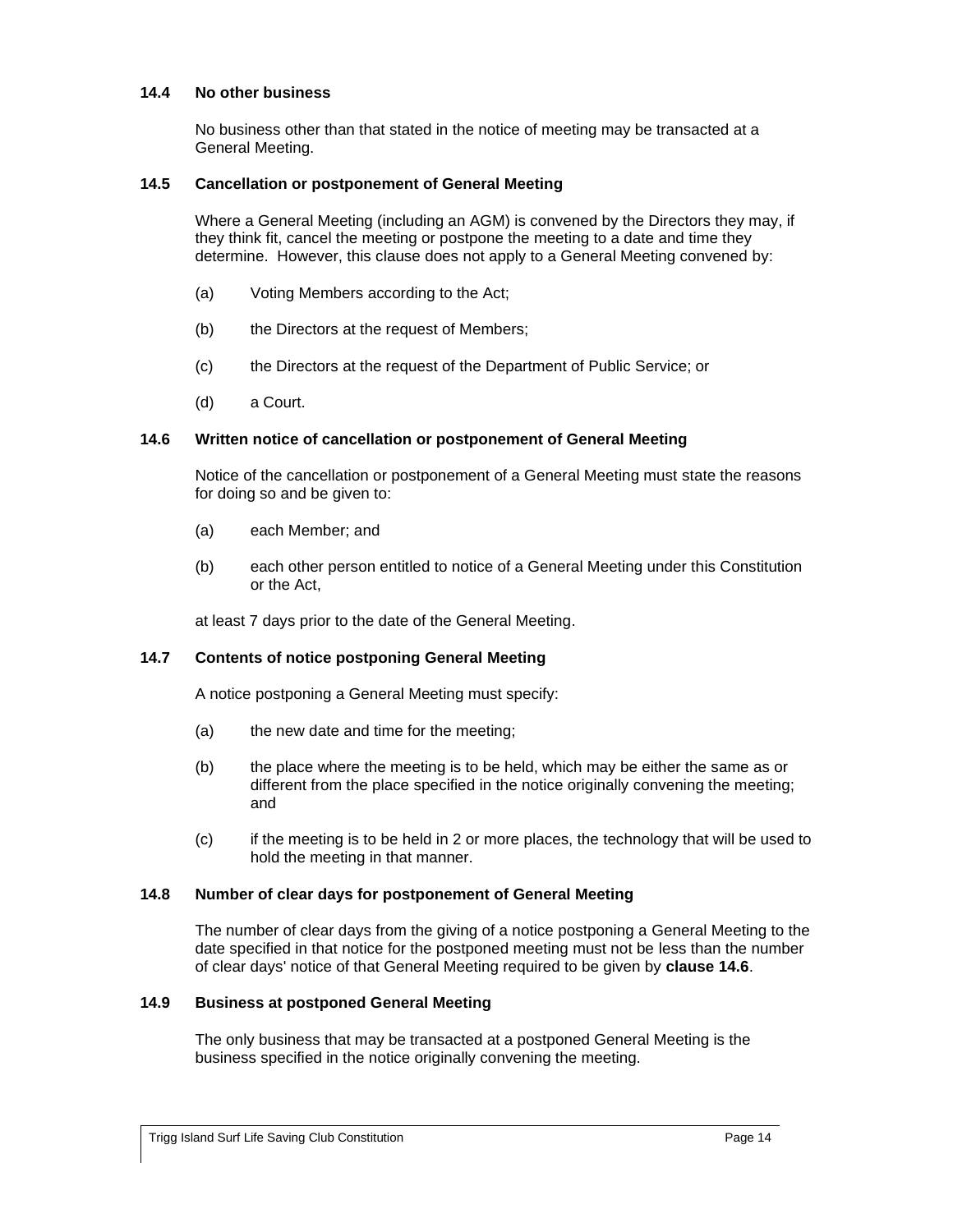## <span id="page-19-0"></span>**14.10 Non-receipt of notice**

The non-receipt of a notice convening, cancelling or postponing a General Meeting by, or the accidental omission to give a notice of that kind to, a person entitled to receive it, does not invalidate any resolution passed at the General Meeting or at a postponed meeting or the cancellation or postponement of the meeting.

# <span id="page-19-1"></span>**14.11 Voting Rights**

To be eligible to vote Members must be either an Active or Service Member. In additional any Member who holds a Club Office is eligible to vote.

## <span id="page-19-2"></span>**14.12 No proxy voting**

Proxy voting is not permitted at General Meetings of the Club.

## <span id="page-19-3"></span>**15. PROCEEDINGS AT GENERAL MEETING**

#### <span id="page-19-4"></span>**15.1 Number for a quorum**

The number of Voting Members who must be present and eligible to vote for a quorum to exist at a General Meeting is ten percent (10%), with a minimum of thirty (30), of Voting Members.

# <span id="page-19-5"></span>**15.2 Requirement for a quorum**

An item of business may not be transacted at a General Meeting unless a quorum is present and remains throughout the General Meeting.

#### <span id="page-19-6"></span>**15.3 Quorum and time – Special General Meetings**

If within 30 minutes after the time appointed for a Special General Meeting, or at any other time during the meeting, a quorum is not present, the meeting:

- (a) if convened by, or on requisition of, Members is dissolved; and
- (b) in any other case stands adjourned to such other day, time and place as the chair determines.

# <span id="page-19-9"></span><span id="page-19-7"></span>**15.4 Quorum and time – AGMs**

- (a) If within 30 minutes after the time appointed for an AGM, or at any other time during the meeting, a quorum is not present, the AGM stands adjourned to such other day, time and place as the chair determines.
- (b) Where an AGM has been adjourned under **clause [15.4\(a\)](#page-19-9)**, the number of Voting Members present on the adjourned date shall constitute a quorum.

# <span id="page-19-8"></span>**15.5 Chair to preside over General Meetings**

- (a) The Chair is entitled to preside as chair at General Meetings.
- (b) If a General Meeting is convened and there is no Chair, or the Chair is not present within 15 minutes after the time appointed for the meeting or is unable or unwilling to act, the following may preside as chair (in order of entitlement):
	- (i) a Director (or other person) chosen by a majority of the Directors present;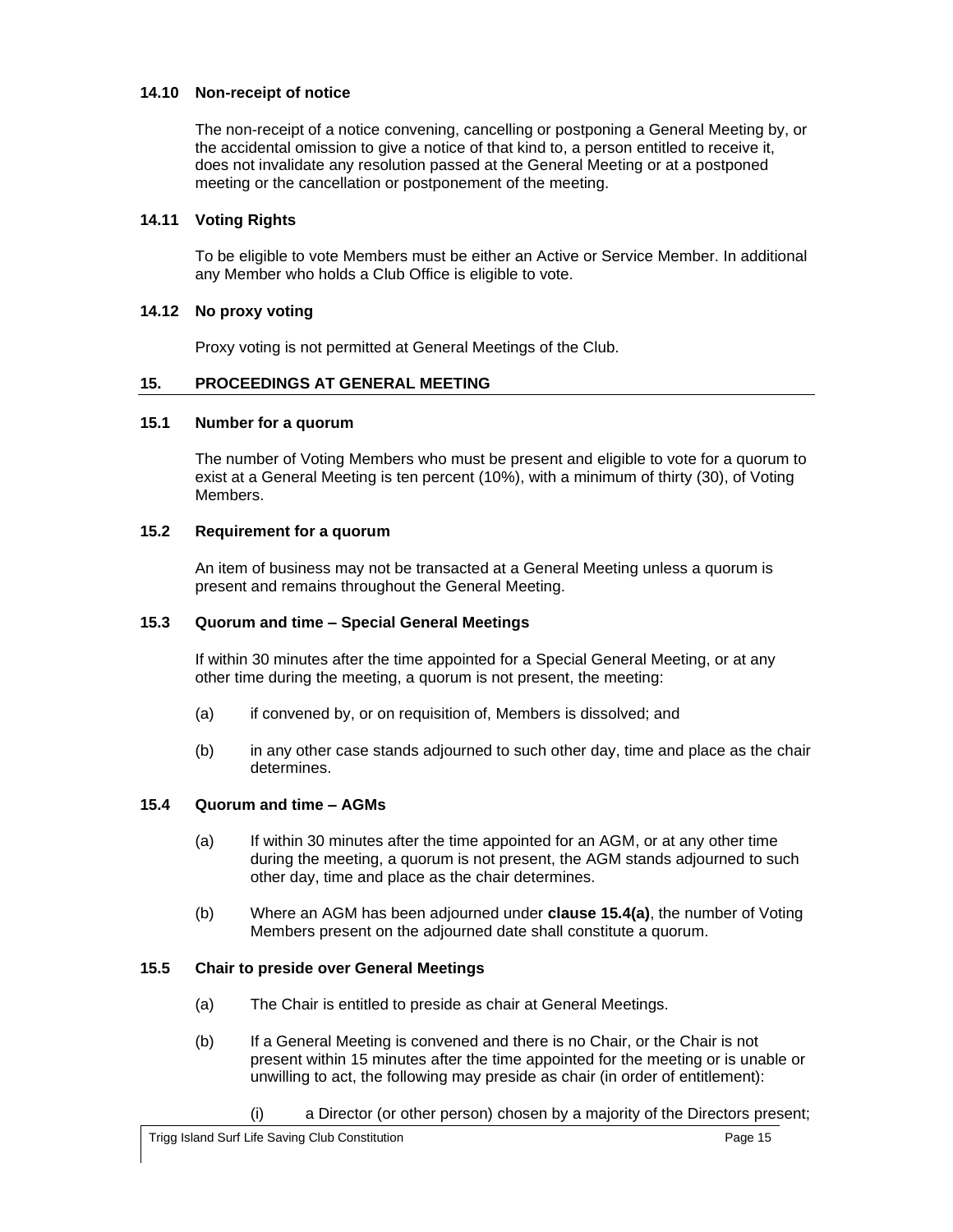- (ii) the only Director present; or
- (iii) a Voting Member chosen by a majority of the Voting Members present.

# <span id="page-20-0"></span>**15.6 Conduct of General Meetings**

- (a) The chair of a General Meeting:
	- (i) has charge of the general conduct of the meeting and of the procedures to be adopted;
	- (ii) may require the adoption of any procedure which in his or her opinion is necessary or desirable for proper and orderly debate or discussion or the proper and orderly casting or recording of votes; and
	- (iii) may, having regard where necessary to the Act or the *Corporations Act 2001* (Cth), terminate discussion or debate on any matter whenever he or she consider it necessary or desirable for the proper conduct of the meeting.
- (b) A decision by the chair under this **clause [15.6](#page-20-0)** is final.

# <span id="page-20-1"></span>**15.7 Adjournment of General Meeting**

- (a) The chair may with the consent of any General Meeting at which a quorum is present, and must if so directed by the meeting, adjourn the meeting or any business, motion, question, resolution, debate or discussion being considered or remaining to be considered by the meeting.
- (b) The adjournment may be either to a later time at the same meeting or to an adjourned meeting at any time and place agreed by vote of the members present.
- (c) Only unfinished business is to be transacted at a meeting resumed after an adjournment.

# <span id="page-20-2"></span>**15.8 Notice of adjourned meeting**

- (a) It is not necessary to give any notice of an adjournment or of the business to be transacted at any adjourned meeting unless a meeting is adjourned for 30 days or more.
- (b) In that case, at least the same period of notice as was originally required for the meeting must be given for the adjourned meeting.

# <span id="page-20-3"></span>**15.9 Questions decided by majority**

Subject to the requirements of the Act (if any) and except in the case of a Special Resolution, a resolution is carried if a simple majority of the votes cast on the resolution are in favour of it.

# <span id="page-20-4"></span>**15.10 Equality of votes**

Where an equal number of votes are cast in favour of and against a resolution, that resolution is not carried. For the avoidance of doubt the chair does not have a casting vote where voting is equal.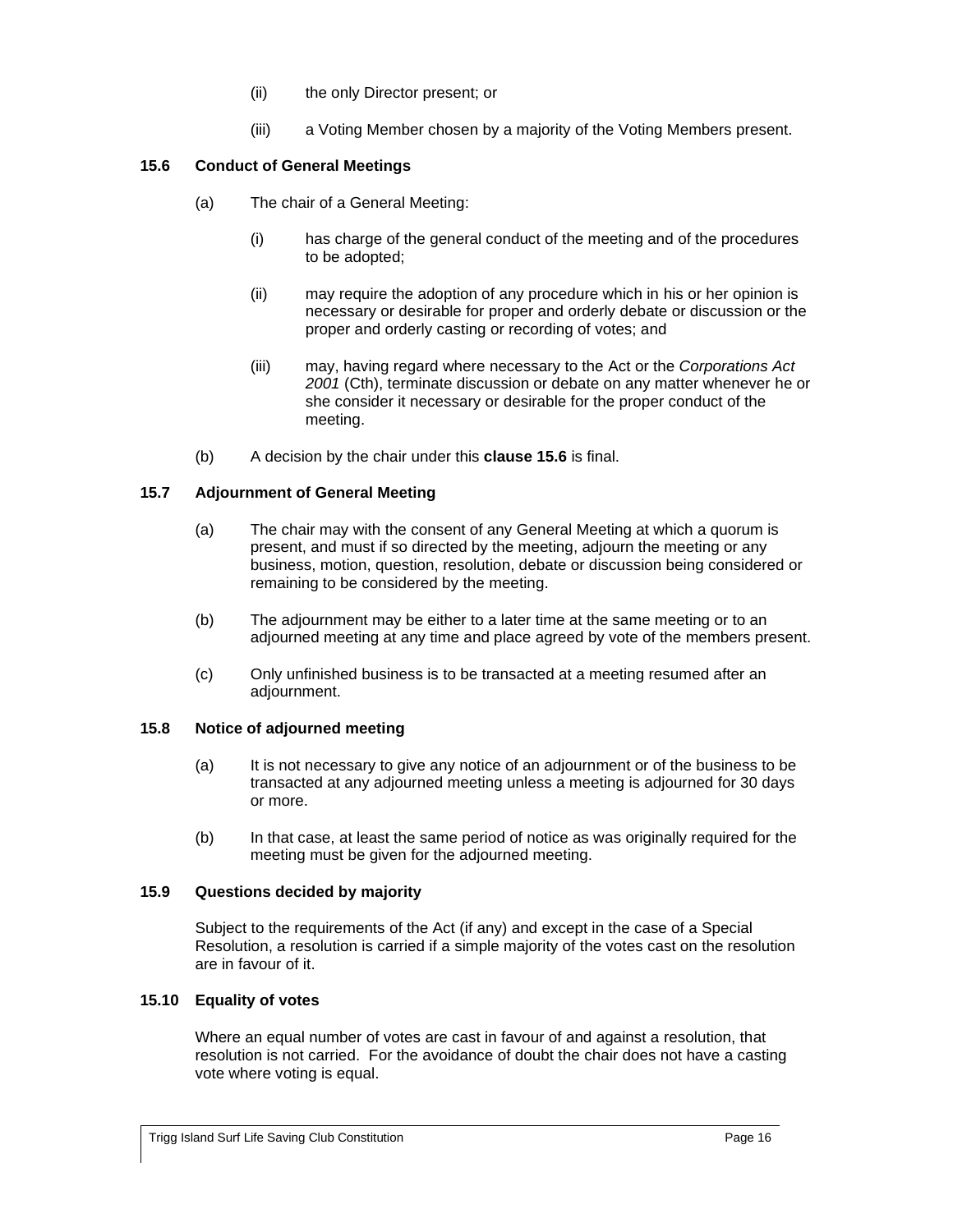## <span id="page-21-0"></span>**15.11 Declaration of results**

- (a) At any General Meeting a resolution put to the vote of the meeting must be decided on a show of hands unless a poll is properly demanded and the demand is not withdrawn.
- (b) A declaration by the chair that a resolution has on a show of hands been carried or carried unanimously, or by a particular majority, or lost and an entry to that effect in the minutes of the meetings of the Club, is conclusive evidence of the fact.
- (c) Neither the chair nor the minutes need state, and it is not necessary to prove, the number or proportion of the votes recorded for or against the resolution.

# <span id="page-21-1"></span>**15.12 Poll**

- (a) If a poll is properly demanded in accordance with the *Corporations Act 2001* (Cth) or by the chair of the meeting, it must be taken in the manner and at the date and time directed by the chair, and the result of the poll is the resolution of the meeting at which the poll was demanded. On a poll each Voting Member will have the number of votes fixed under **clause [16](#page-22-0)**.
- (b) A poll demanded on the election of a chair or on a question of adjournment must be taken immediately.
- (c) A demand for a poll may be withdrawn.
- (d) A demand for a poll does not prevent the General Meeting continuing for the transaction of any business other than the question on which the poll was demanded.

# <span id="page-21-2"></span>**15.13 Objection to voting qualification**

- (a) An objection to the right of a person to attend or vote at a General Meeting (including an adjourned meeting):
	- (i) may not be raised except at that meeting; and
	- (ii) must be referred to the chair, whose decision is final.
- (b) A vote not disallowed under the objection is valid for all purposes.

# <span id="page-21-3"></span>**15.14 Chair to determine any poll dispute**

If there is a dispute about the admission or rejection of a vote, the chair must decide it and the chair's decision made in good faith is final.

#### <span id="page-21-4"></span>**15.15 Minutes**

- (a) The Board must ensure that minutes are taken and kept of each General Meeting.
- (b) The minutes must record:
	- (i) the business considered at the meeting;
	- (ii) any resolution on which a vote is taken and the result of the vote; and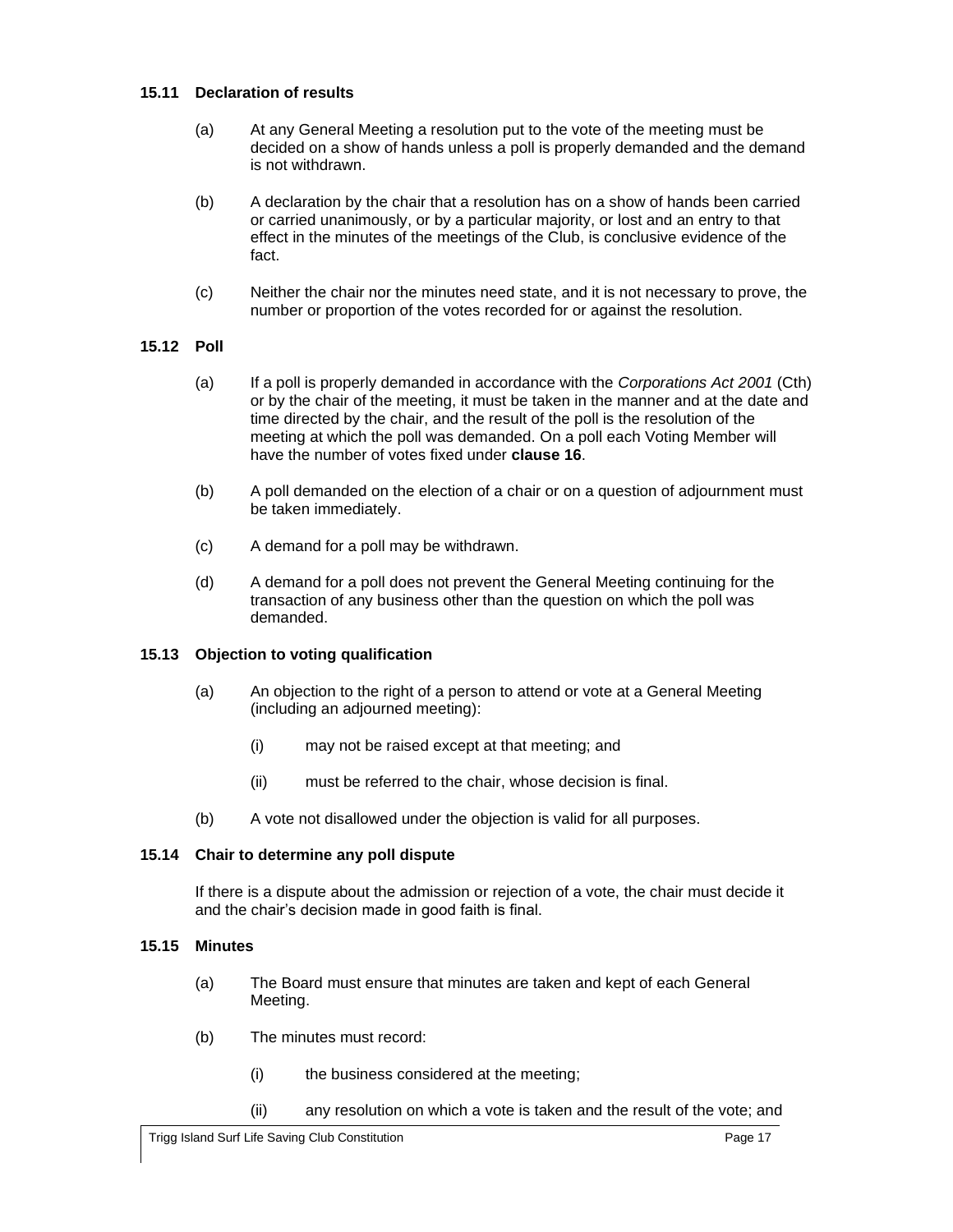- (iii) the names of persons present at all meetings.
- (c) In addition, the minutes of each Annual General Meeting must include:
	- (i) the financial statements submitted to the Members in accordance with the Act; and
	- (ii) any audited accounts and auditor's report or report of a review accompanying the financial statements that are required under the Act.

## <span id="page-22-0"></span>**16. VOTES OF MEMBERS**

- (a) At a General Meeting, on a show of hands and on a poll, each Voting Member shall have one vote.
- (b) No Members other than Voting Members are entitled to vote at General Meetings.

## <span id="page-22-1"></span>**17. DIRECTORS**

# <span id="page-22-2"></span>**17.1 Composition of the Board**

The Board shall consist of:

- (a) 7 Elected Directors all of whom will be elected under **clause [18.3](#page-23-4)**; and
- (b) up to 2 additional Appointed Directors who may be appointed in accordance with **clause [19](#page-24-1)**.

## <span id="page-22-3"></span>**17.2 Portfolios**

The Board will consist of the following Director portfolios:

- President
- Club Captain
- Director of Finance and Administration
- Director of Surf Sport
- Director of Lifesaving
- Director of Education
- Director of Nippers

The Board will appoint a Vice-President from one of the Director positions.

# <span id="page-22-4"></span>**17.3 Qualifications**

The Board may determine from time-to-time job descriptions and qualifications for Directors. Eligibility is also subject to a potential director meeting the requirements of the Act.

#### <span id="page-22-5"></span>**17.4 Transitional Arrangements**

(a) Notwithstanding any other clause of this Constitution, the transitional arrangements set out at **clause [34\(b\)](#page-34-4)** shall apply from the date of adoption of this Constitution.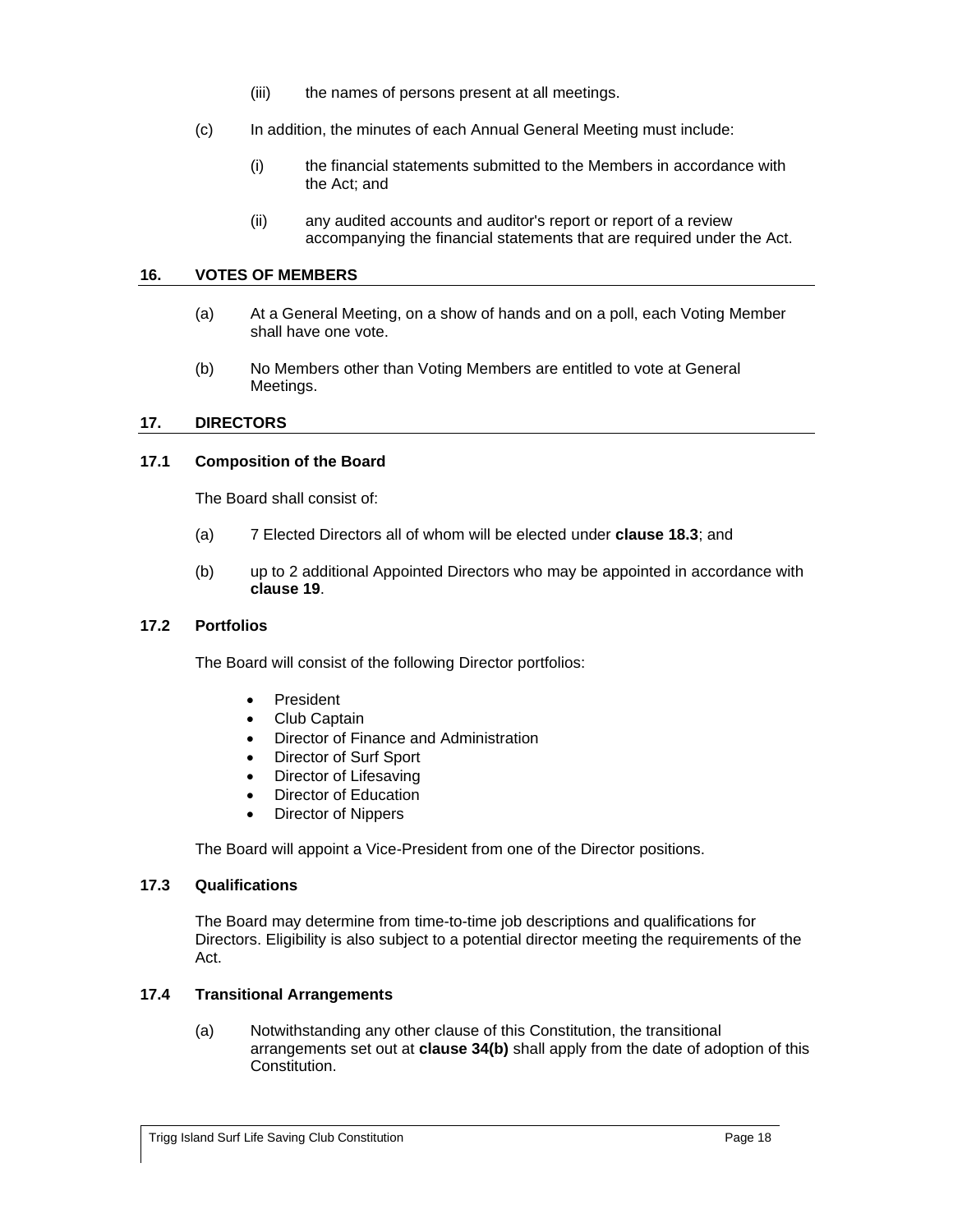(b) Should any adjustment to the term of Elected Directors elected under this Constitution be necessary to ensure rotational terms in accordance with this Constitution, this shall be determined by the Board. If the Board cannot agree, retirements will be determined by lot. For the avoidance of doubt any part of a term shall be deemed a full term for the purposes of **clause [18.4](#page-24-0)**.

# <span id="page-23-0"></span>**17.5 Remuneration of Directors**

A Director must not be paid for services as a Director but, with the approval of the Directors and subject to the Act, may be:

- (a) where approved by resolution of the General Meeting, paid by the Club for services rendered to it other than as a Director; and
- (b) reimbursed by the Club for their reasonable travelling, accommodation and other expenses when:
	- (i) travelling to or from meetings of the Directors, a Committee or the Club; or
	- (ii) otherwise engaged on the affairs of the Club.

## <span id="page-23-1"></span>**18. ELECTED DIRECTORS**

#### <span id="page-23-2"></span>**18.1 Nomination for Board**

Nominations for Elected Directors shall be called for by the Board at least 45 days prior to the General Meeting at which the election is to be held (usually the AGM).

#### <span id="page-23-3"></span>**18.2 Form of Nomination**

Nominations must be:

- $(a)$  in writing on the prescribed form (if any);
- (b) signed by a Voting Member;
- (c) certified by the nominee expressing their willingness to accept the position for which they are nominated; and
- (d) delivered to the Club not less than 28 days before the date fixed for the holding of the General Meeting.

#### <span id="page-23-4"></span>**18.3 Elections**

- (a) If the number of nominations received for positions on the Board is equal to the number of vacancies to be filled or if there are insufficient nominations received to fill all vacancies on the Board, then those nominated shall only be declared elected if they are elected by a simple majority of members by secret ballot. If after the poll, a simple majority has not been achieved, the positions will be deemed casual vacancies under **clause [20.1](#page-25-1)**.
- (b) If there are insufficient nominations received to fill all vacancies on the Board, the positions will be deemed casual vacancies under **clause [20.1](#page-25-1)**.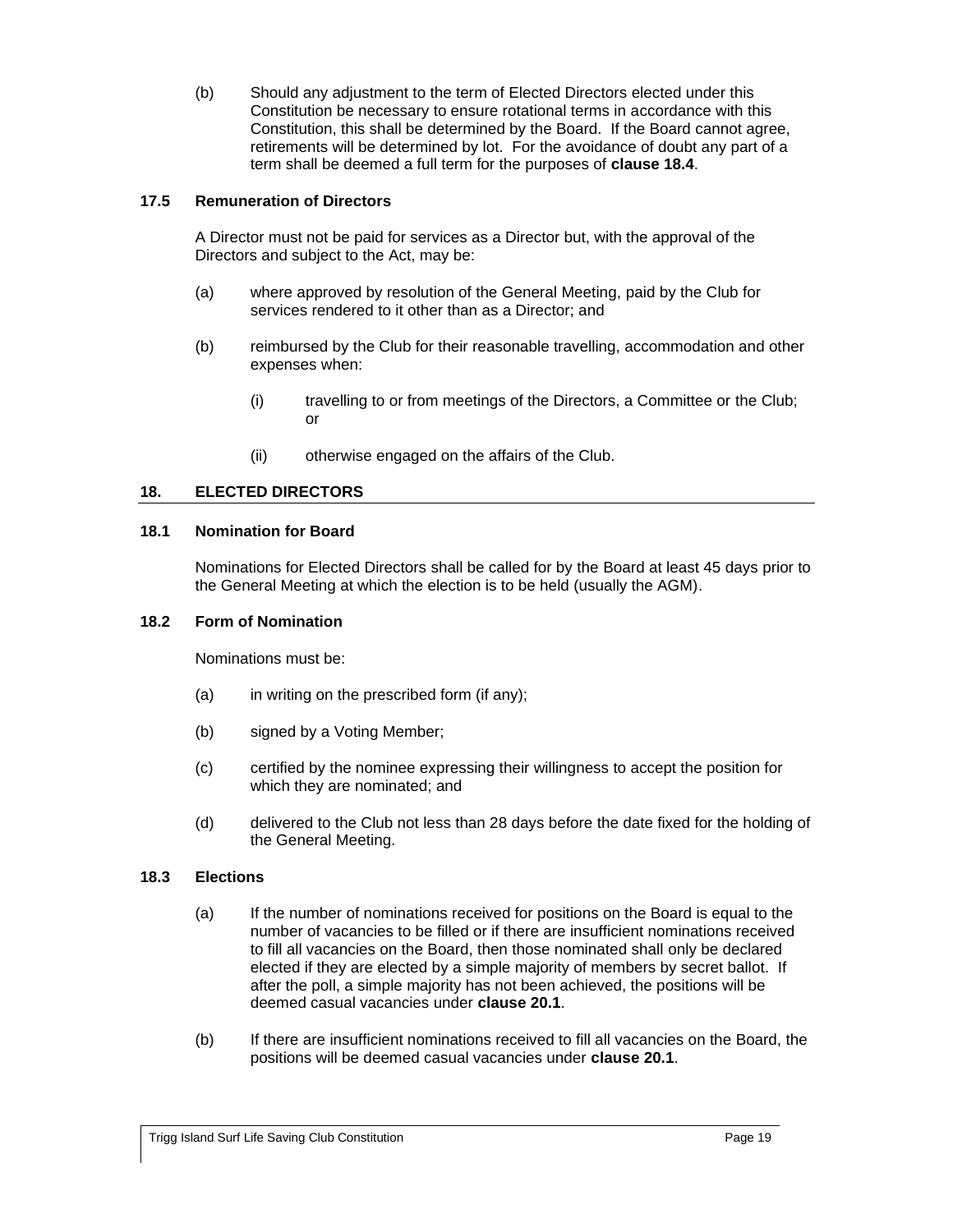- (c) If the number of nominations exceeds the number of vacancies to be filled, voting papers shall be prepared containing the names of the candidates in order drawn by ballot, for each vacancy on the Board.
- (d) The voting shall be conducted in such manner and by such method as may be determined by the Board from time to time.

# <span id="page-24-0"></span>**18.4 Term of Appointment**

- (a) Subject to this Constitution, and in particular **clauses [17.4](#page-22-5)** and **[18.4\(c\)](#page-24-5)**, Elected Directors shall be elected in accordance with this Constitution for a term of **2** years, which shall commence from the conclusion of the General Meeting at which the election occurred until the conclusion of the second Annual General Meeting following.
- <span id="page-24-6"></span>(b) Over each two year period, four Elected Directors shall be elected in the first year and three Elected Directors shall be elected in the second year.
- <span id="page-24-5"></span>(c) To ensure rotational terms:
	- (i) four Elected Directors elected at the AGM referred to in **clause [34\(b\)](#page-34-4)** shall retire at the first AGM after their election; and
	- (ii) three Elected Directors elected at the AGM referred to in **clause [34\(b\)](#page-34-4)** shall retire at the second AGM after their election,

until the seven Elected Directors have retired, after which elections to subsequent Boards shall then proceed in accordance with the rotational terms in accordance with **clause [18.4\(b\)](#page-24-6)**.

<span id="page-24-7"></span>(d) Following the adoption of this Constitution, no person who has served as an Elected Director for a period of 5 consecutive full terms (10 years) shall be eligible for re-election as a Director for at least 1 year following the date of conclusion of their last term as a Director.

# <span id="page-24-1"></span>**19. APPOINTED DIRECTORS**

# <span id="page-24-2"></span>**19.1 Appointment of Appointed Director**

The Elected Directors may appoint up to 2 Appointed Directors in accordance with this Constitution.

# <span id="page-24-3"></span>**19.2 Qualifications for Appointed Directors**

Appointed Directors should have skills that complement and/or supplement any skill gaps that may exist in the Board, with the aim of ensuring that the Board has all the necessary skills to govern the organisation. Appointed Directors do not need to be Individual Members or have experience in, or exposure to, surf lifesaving.

# <span id="page-24-4"></span>**19.3 Term of Appointment**

(a) Directors appointed under **clause [19.1](#page-24-2)** may be appointed by the Elected Directors in accordance with this Constitution for a term of up to 2 years, which shall commence and conclude on dates as determined by the Elected Directors.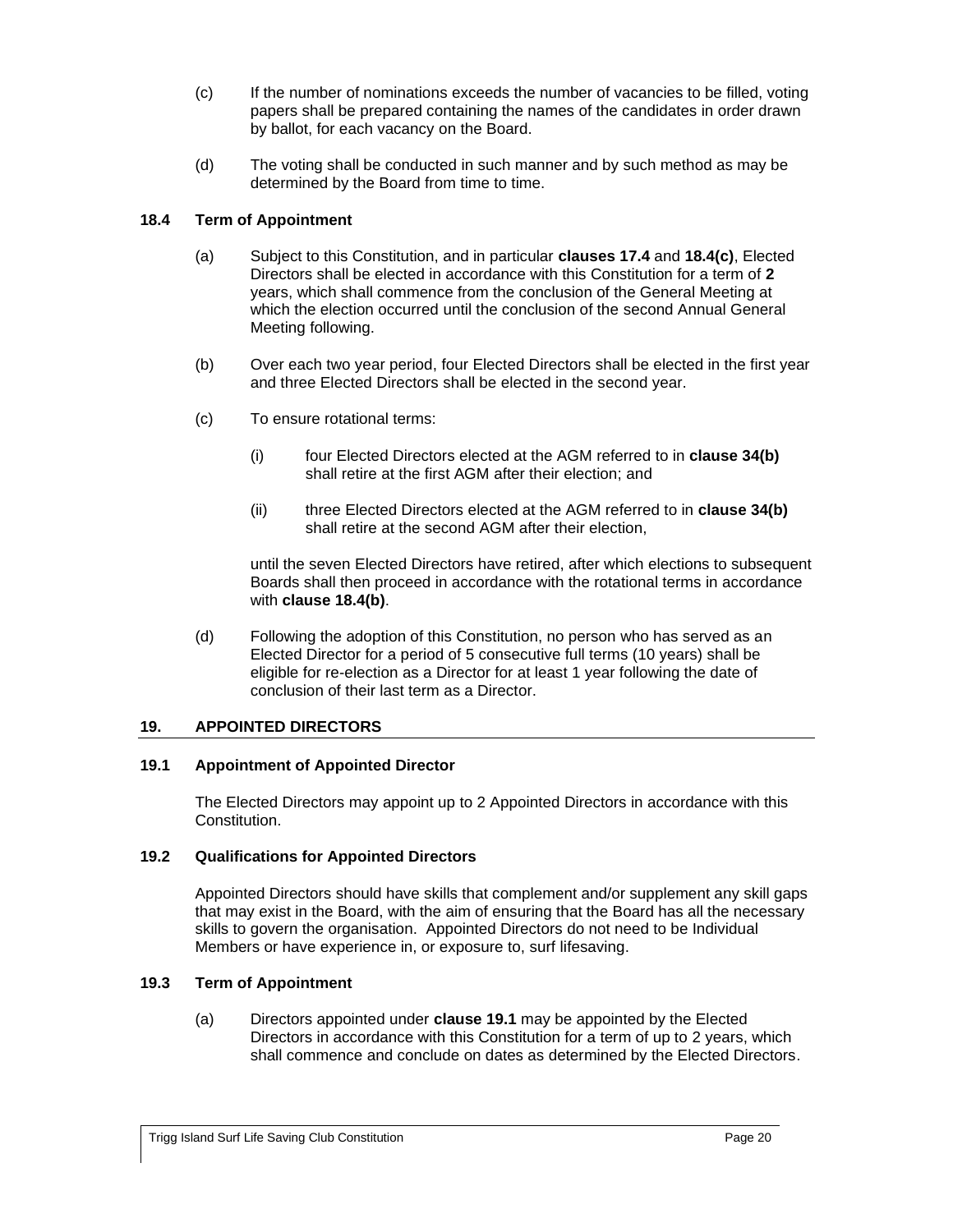(b) Following the adoption of this Constitution, no person who has served as an Appointed Director for a period of up to 2 consecutive full terms (4 years) shall be eligible for re-appointment as a Director for at least 1 year following the date of conclusion of their last term as a Director.

# <span id="page-25-0"></span>**20. VACANCIES ON THE BOARD**

# <span id="page-25-1"></span>**20.1 Casual Vacancies**

- (a) Any casual vacancy that occurs in the position of an Elected Director may be filled by the Board of Directors from among appropriately qualified persons.
- (b) Any casual vacancy may only be filled for the remainder of the vacating Director's term under this Constitution.
- (c) Any period served under this **clause [20.1](#page-25-1)** counts as a full term for the purposes of **clause [18.4\(d\)](#page-24-7)**.

## <span id="page-25-2"></span>**20.2 Grounds for Termination of Director**

In addition to the circumstances in which the office of a Director becomes vacant by virtue of the Act, the office of a Director becomes vacant if the Director:

- (a) dies;
- (b) becomes bankrupt or makes any arrangement or composition with their creditors generally;
- (c) becomes of unsound mind or a person whose person or estate is liable to be dealt with in any way under the law relating to mental health;
- (d) resigns their office in writing to the Club;
- (e) is absent without the consent of the Board from 3 consecutive meetings of the Board;
- (f) is an employee of the Club;
- (g) is directly or indirectly interested in any contract or proposed contract with the Club and fails to declare the nature of their interest;
- (h) after reasonable consideration by the Board it determines the Director:
	- (i) has acted in a manner unbecoming or prejudicial to the Objects and/or interests of the Club and/or surf lifesaving; or
	- (ii) has brought himself or herself, the Club or surf lifesaving into disrepute,

provided the Director is first given the opportunity to make written or oral submissions to the Board before a determination is made;

- (i) is removed by Special Resolution; or
- (j) would otherwise be prohibited from sitting on the Board under the Act or from being a director of a corporation under the *Corporations Act 2001* (Cth).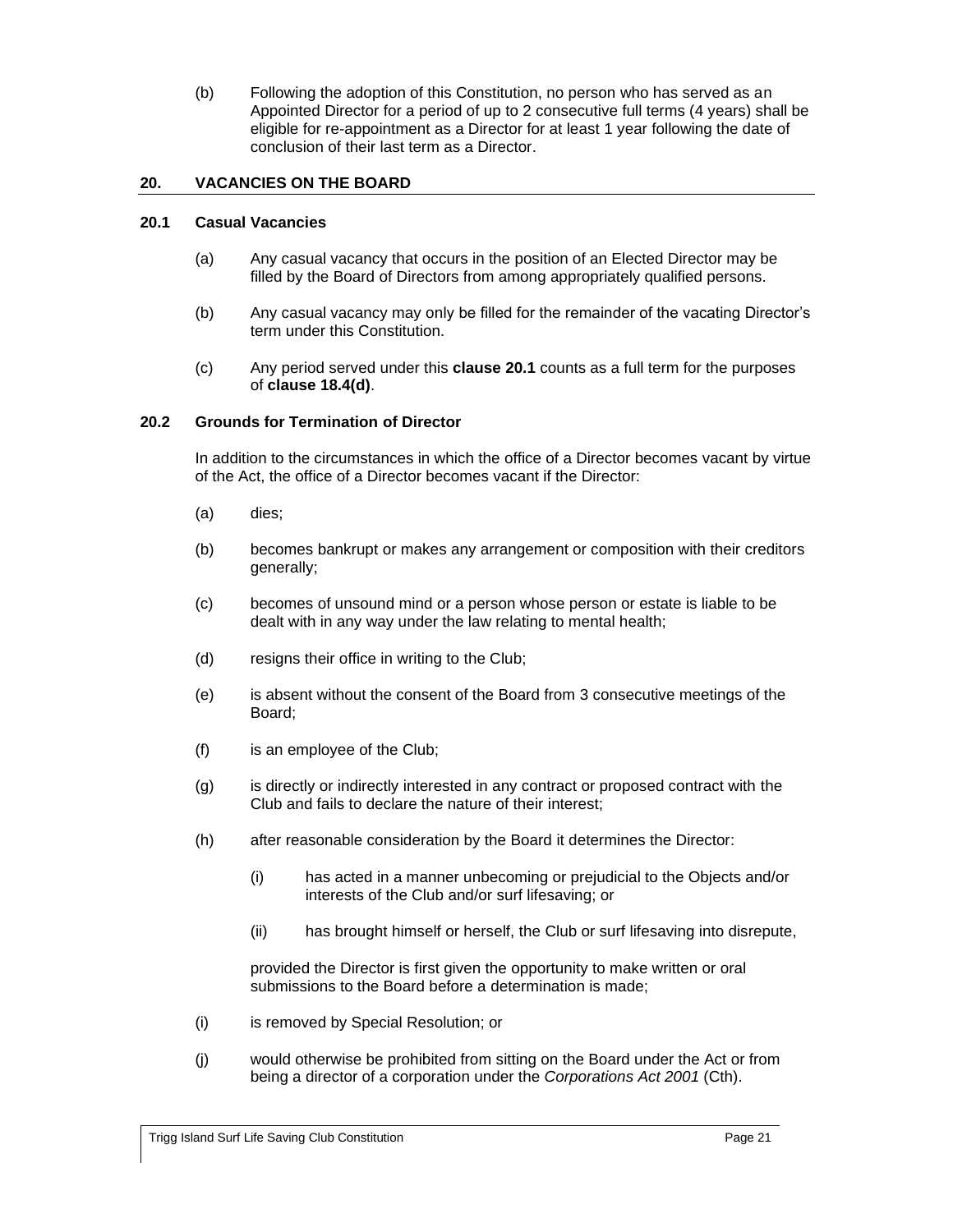## <span id="page-26-0"></span>**20.3 Board May Act**

In the event of a casual vacancy or vacancies in the office of a Director or Directors, the remaining Directors may act but, if the number of remaining Directors is not sufficient to constitute a quorum at a meeting of the Board, they may act only for the purpose of increasing the number of Directors to a number sufficient to constitute such a quorum or to convene a General Meeting.

## <span id="page-26-1"></span>**21. POWERS AND DUTIES OF DIRECTORS**

#### <span id="page-26-2"></span>**21.1 Directors to manage the Club**

The Directors are to manage the Club's business and may exercise those of the Club's powers that are not required, by the Act or by this Constitution, to be exercised by the Club in General Meeting.

# <span id="page-26-3"></span>**21.2 Specific powers of Directors**

Without limiting **clause [21.1](#page-26-2)**, the Directors may exercise all the Club's powers to manage the Club's funds, to borrow or raise money, to charge any property or business or to give any other security for a debt, liability or obligation of the Club or of any other person.

## <span id="page-26-4"></span>**21.3 Time, etc.**

Subject to the Act, where this Constitution requires that something be done by a particular time, or within a particular period, or that an event is to occur or a circumstance is to change on or by a particular date, the Directors may in their absolute discretion extend that time, period or date as they think fit.

#### <span id="page-26-5"></span>**21.4 Code of Conduct**

The Directors must:

- (a) adopt a code of conduct for Directors; and
- (b) periodically review the code of conduct in light of the general principles of good corporate governance.

#### <span id="page-26-6"></span>**21.5 Delegate of Club**

- (a) The Board shall appoint a delegate to attend meetings and events on the Club's behalf from time to time. This shall include, but is not limited to, representing the Club at general meetings of SLSWA.
- (b) The Club's delegate must be:
	- (i) an Individual Member over the age of 18 years;
	- (ii) be a current financial Member of the Club;
	- (iii) be empowered by the Board to make decisions and vote in proceedings at meetings of SLSWA on the Club's behalf; and
	- (iv) not be a delegate for more than one member club of SLSWA.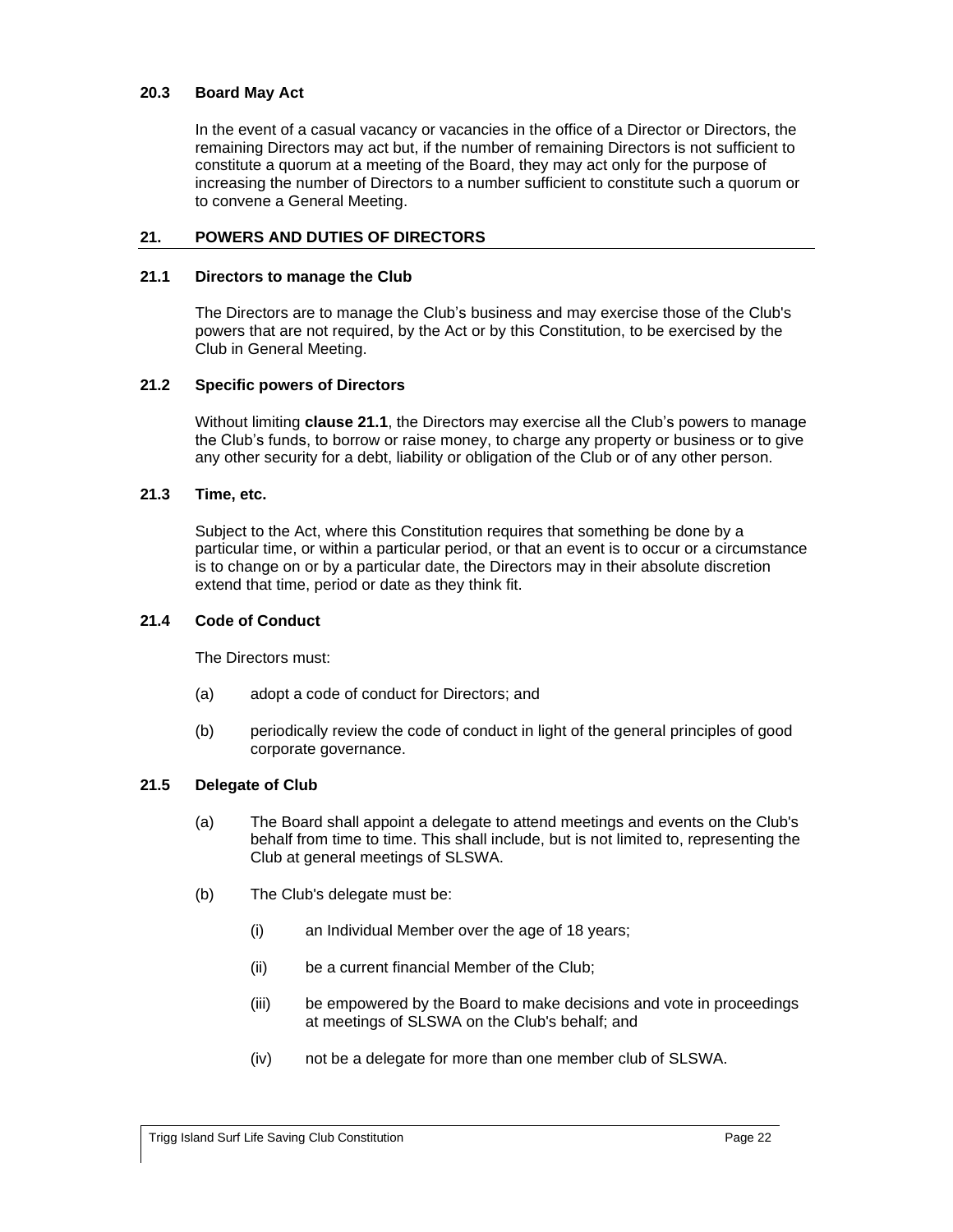(c) The Board shall advise SLSWA prior to a relevant meeting or event of who its delegate will be. If the Club does not provide notification to SLSWA, the Chair of the Club shall be deemed to be the delegate. The Club shall advise SLSWA within seven days of any change to its nominated delegate.

# <span id="page-27-0"></span>**22. PROCEEDINGS AT DIRECTORS MEETINGS**

# <span id="page-27-1"></span>**22.1 Directors meetings**

- (a) Subject to **clause [22.1\(b\)](#page-27-7)**, the Directors may meet together for conducting business, adjourn and otherwise regulate their meetings as they think fit.
- (b) The Directors should meet monthly but must meet at least 6 times in each calendar year.

# <span id="page-27-7"></span><span id="page-27-2"></span>**22.2 Questions decided by majority**

A question arising at a Directors' meeting is to be decided by a majority of votes of the Directors present and entitled to vote. Each Director present has 1 vote on a matter arising for decision by Directors.

## <span id="page-27-3"></span>**22.3 Chair's casting vote**

The chair of the meeting will have a casting vote.

# <span id="page-27-4"></span>**22.4 Quorum**

Four Directors present constitutes a quorum.

# <span id="page-27-5"></span>**22.5 Convening meetings**

- (a) A Director may convene a Board meeting.
- (b) Unless all Directors agree to hold a meeting at shorter notice (which agreement shall be sufficiently evidenced in writing or by their presence) not less than two days written notice of a Board meeting shall be given to each Director.
- (c) Written notice of each Board meeting, specifying the general nature of the time, date and place of the Board meeting and the business to be transacted, shall be served on each Director by:
	- (i) delivering it to that Director personally; or
	- (ii) sending it in writing, by facsimile or other means of electronic communication (subject to receiving appropriate confirmation that the notice has been effectively dispatched),

in accordance with the Director's last notified contact details.

(d) Notice may be given of more than one Board meeting at the same time.

# <span id="page-27-6"></span>**22.6 Election of Chair**

- (a) The President will Chair the Directors.
- (b) The Vice-President holds the office of Deputy Chair of Directors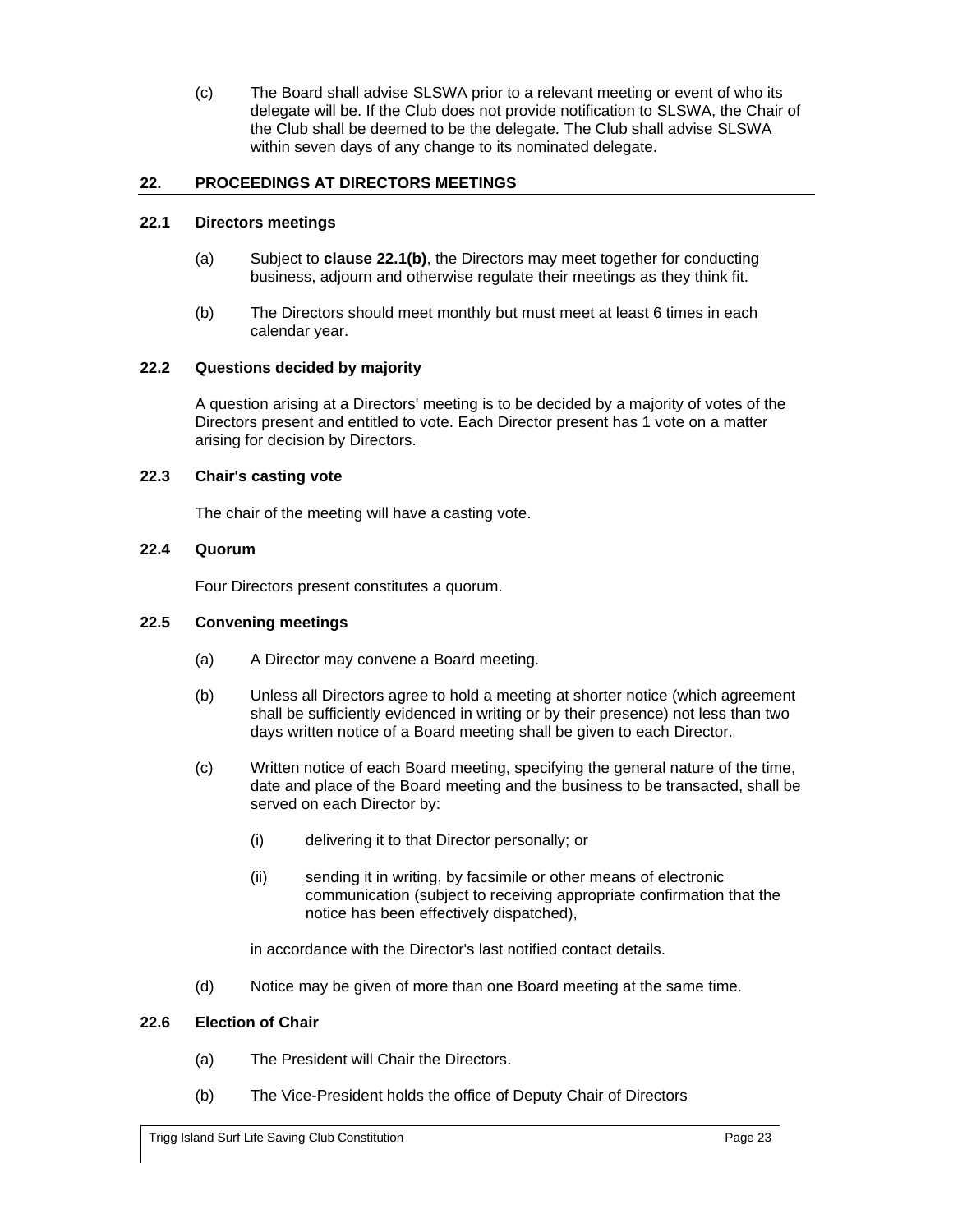- (c) If:
	- (i) the President or Vice-President is not present within 15 minutes after the time appointed for the holding of the meeting; or
	- (ii) the President is unwilling to act,

the Directors present may elect one of their number to be chair of the meeting.

# <span id="page-28-0"></span>**22.7 Circulating resolutions**

- (a) The Directors may pass a resolution without a Board meeting being held if the required majority of the Directors who are entitled to vote on the resolution sign a document/email containing a statement that they are in favour of the resolution set out in the document.
- (b) Separate copies of the document may be used for signing by the Directors if the wording of the resolution and statement is identical in each copy.
- (c) The resolution is passed when the last Director required to achieve the required majority signs.

## <span id="page-28-1"></span>**22.8 Validity of acts of Directors**

Everything done at a Board meeting or a Committee meeting, or by a person acting as a Director, is valid even if it is discovered later that there was some defect in the appointment, election or qualification of any of them or that any of them was disqualified or had vacated office.

# <span id="page-28-2"></span>**22.9 Directors' interests**

- (a) A Director shall declare to the Board at the relevant Committee meeting and to the Members at the next Annual General Meeting of the Club, that Director's interest in any matter in which any material personal interest or related party transaction arises as defined by the *Corporations Act 2001* (Cth); and that Director must absent himself or herself from discussion of such matter and shall not be entitled to vote in respect of such matter.
- (b) In the event of any uncertainty in this regard, the issue shall immediately be determined by a vote of the Directors or, if this is not possible, the matter shall be adjourned or deferred to the next meeting.
- (c) The Board shall maintain a register of declared interests.

# <span id="page-28-3"></span>**22.10 Minutes**

- (a) The Directors must cause minutes of meetings to be made and kept according to the Act and the *Corporations Act 2001* (Cth).
- (b) The minutes of Directors meetings shall not be available for inspection or copying by the Members.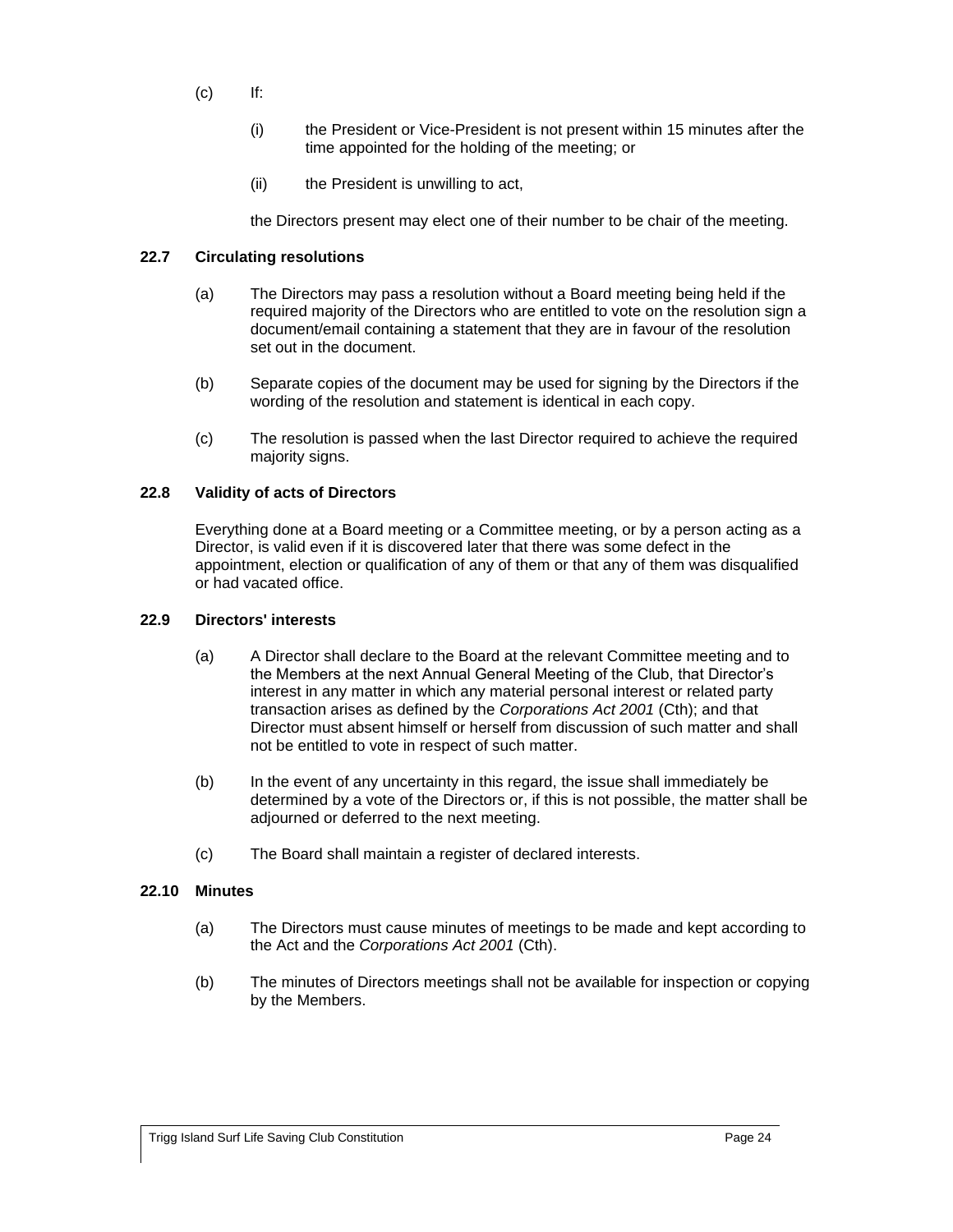## <span id="page-29-0"></span>**23. TELECOMMUNICATION MEETINGS OF THE CLUB**

#### <span id="page-29-1"></span>**23.1 Telecommunication meeting**

- (a) A Board meeting may be held by means of a telecommunication meeting, provided that:
	- (i) the number of Members or Directors (as applicable) participating is not less than a quorum required for a General Meeting or Board meeting (as applicable); and
	- (ii) the meeting is convened and held in accordance with the Act and this Constitution.
- (b) All provisions of this Constitution relating to a meeting apply to a telecommunication meeting in so far as they are not inconsistent with the provisions of this **clause [23](#page-29-0)**.

## <span id="page-29-2"></span>**23.2 Conduct of telecommunication meeting**

The following provisions apply to a telecommunication meeting of the Club:

- (a) all persons participating in the meeting must be linked by telephone, audio-visual or other instantaneous means for the purpose of the meeting;
- (b) each of the persons taking part in the meeting must be able to hear and be heard by each of the other persons taking part at the commencement of the meeting and each person so taking part is deemed for the purposes of this Constitution to be present at the meeting;
- (c) at the commencement of the meeting each person must announce his or her presence to all other persons taking part in the meeting;
- (d) a person may not leave a telecommunication meeting by disconnecting his or her telephone, audio-visual or other communication equipment unless that person has previously notified the chair;
- (e) a person may conclusively be presumed to have been present and to have formed part of a quorum at all times during a telecommunication meeting unless that person has previously notified the chair of leaving the meeting; and
- (f) a minute of proceedings of a telecommunication meeting is sufficient evidence of the proceedings and of the observance of all necessary formalities if the minute is certified to be a correct minute by the chair.

#### <span id="page-29-3"></span>**24. COMMITTEES**

## <span id="page-29-4"></span>**24.1 Committees**

The Directors may by written instrument delegate any of their powers to Committees consisting of such persons they think fit (including Directors, individuals and consultants), and may vary or revoke any delegation.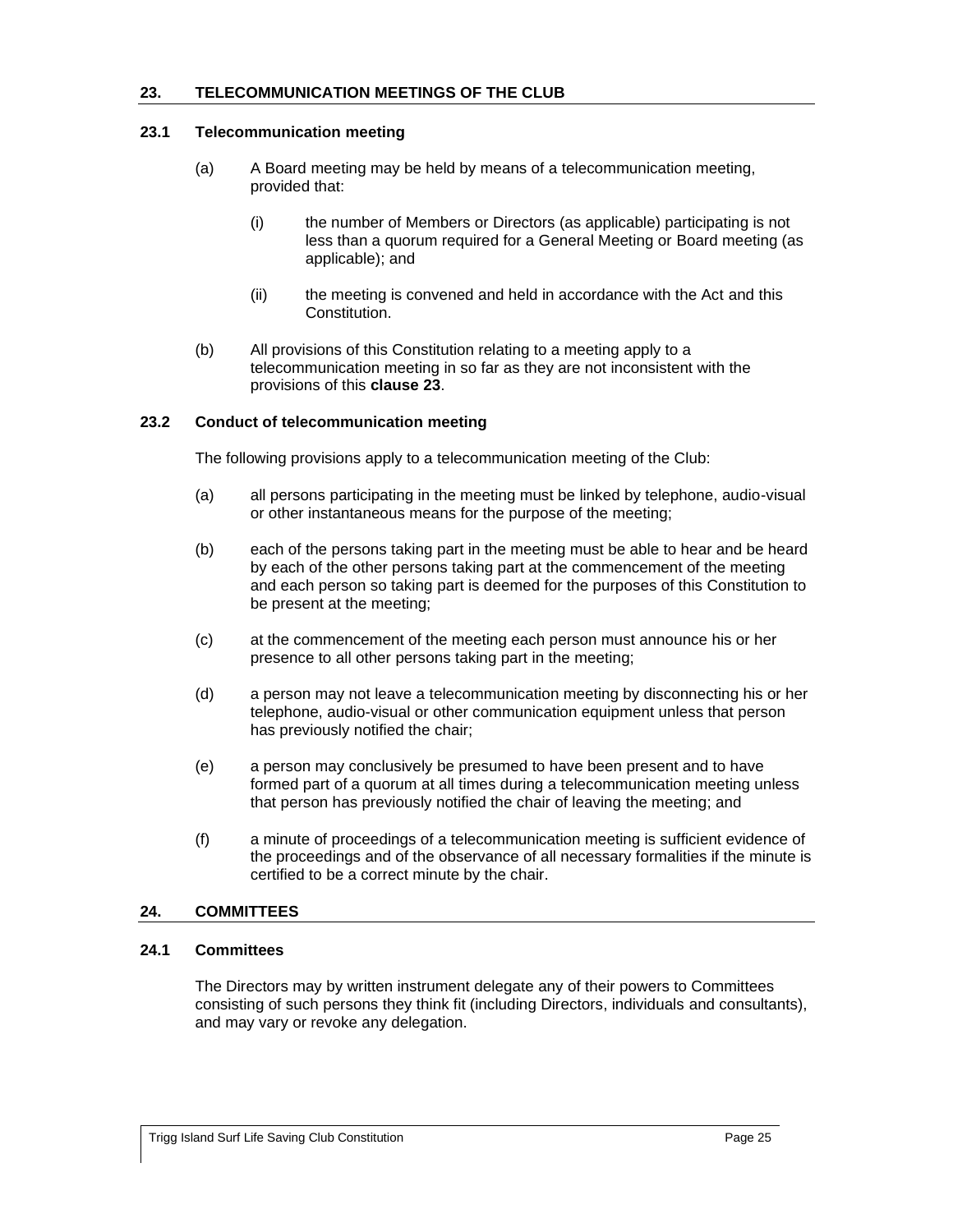## <span id="page-30-0"></span>**24.2 Powers delegated to Committees**

- (a) A Committee must exercise the powers delegated to it according to the terms of the delegation and any directions of the Directors. A Committee is responsible to and reports to the Board.
- (b) Powers delegated to and exercised by a Committee are taken to have been exercised by the Directors.

# <span id="page-30-1"></span>**24.3 Committee meetings**

- (a) Committee meetings are governed by the provisions of this Constitution dealing with Board meetings, as far as they are capable of application.
- (b) The President is an ex officio of all committees.

# <span id="page-30-2"></span>**25. BY-LAWS**

#### <span id="page-30-3"></span>**25.1 Making and amending By-Laws**

- (a) The Directors may from time to time make, adopt, amend and/or interpret By-Laws which in their opinion are necessary or desirable for the control, administration and management of the Club's affairs and surf lifesaving in the Local Area and may amend, repeal and replace those By-Laws.
- (b) Interpretation of the By-Laws is solely the responsibility of the Directors.

#### <span id="page-30-4"></span>**25.2 Effect of By-Laws**

A By-Law:

- (a) is subject to this Constitution;
- (b) must be consistent with this Constitution; and
- (c) when in force, is binding on all Members and has the same effect as a provision in this Constitution.

# <span id="page-30-5"></span>**26. KEEPING AND INSPECTION OF RECORDS**

#### <span id="page-30-6"></span>**26.1 Records**

- (a) The Board shall establish and maintain proper records and minutes concerning all transactions, business, meetings and dealings of the Club and the Board and shall produce these as appropriate at each Board meeting or General Meeting.
- (b) The Directors will cause the Club records to be kept for a period of 7 years from their creation.

#### <span id="page-30-7"></span>**26.2 Inspection of Records**

- (a) Members may on request inspect free of charge:
	- (i) the minutes of general meetings; and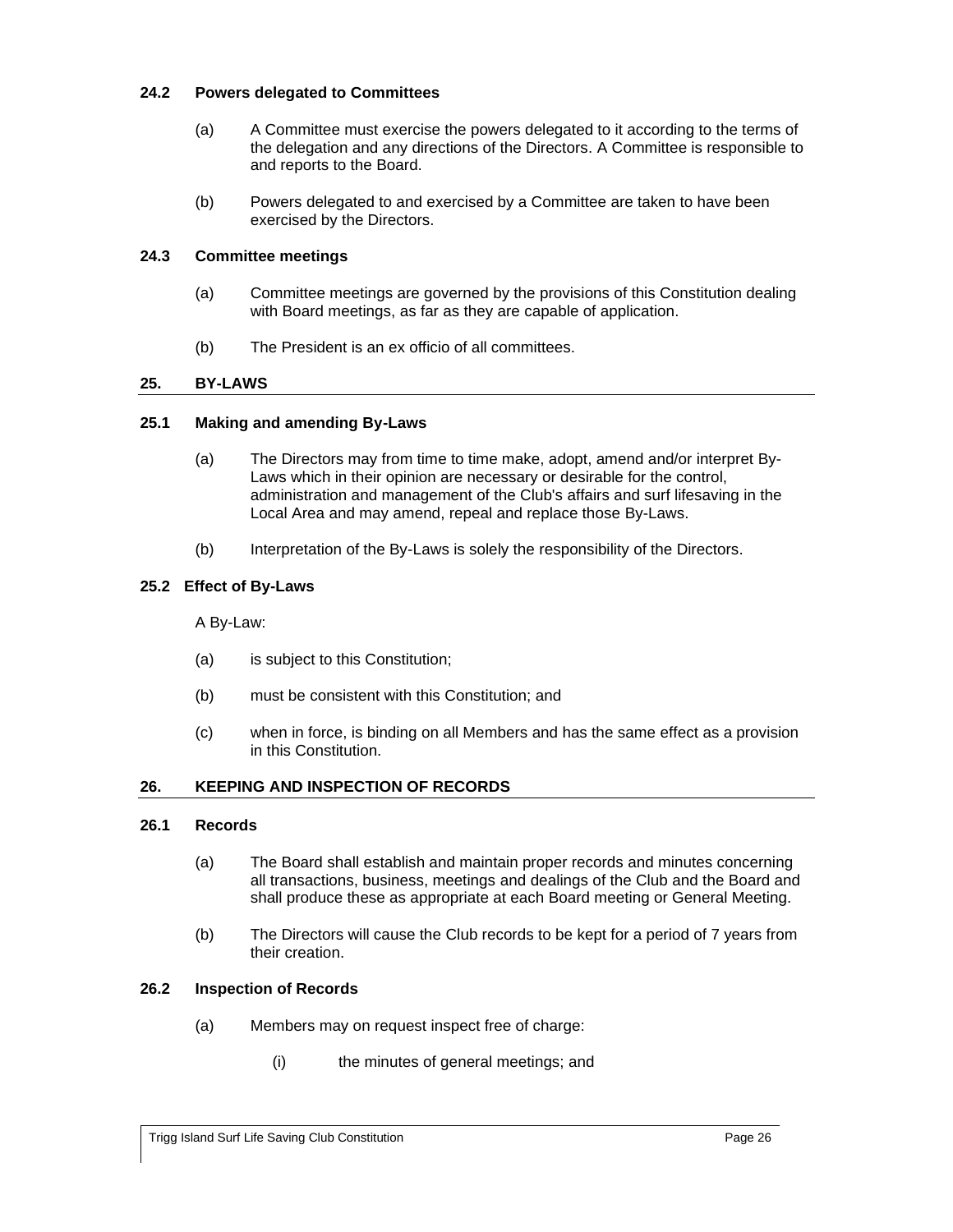- (ii) subject to **clause [26.2\(b\)](#page-31-4)**, the financial records, books, securities, this Constitution and any other relevant document of the Club.
- <span id="page-31-4"></span>(b) The Board may refuse to permit a member to inspect records of the Club that relate to confidential, personal, employment, commercial or legal matters or where to do so may be prejudicial to the interests of the Club or where the Board reasonably considers the member seeking to inspect the records is not doing so in good faith.
- (c) The Board must on request make copies of these rules available to Members and applicants for membership free of charge.
- (d) Subject to **clause [26.2\(b\)](#page-31-4)**, a Member may make a copy of any of the other records of the Club referred to in this clause and the Club may charge a reasonable fee for provision of a copy of such a record.
- (e) For the purposes of this clause:

**relevant documents** mean the records and other documents, however compiled, recorded or stored, that relate to the incorporation and management of the Club and includes the following:

- (i) its financial statements;
- (ii) its financial records;
- (iii) this Constitution; and
- (iv) records and documents relating to transactions, dealings, business or property of the Club.

#### <span id="page-31-0"></span>**27. ACCOUNTS**

#### <span id="page-31-1"></span>**27.1 Records Kept in Accordance with Act**

Books, documents, securities and proper accounting and other records shall be kept in accordance with the Act, generally accepted accounting principles and/or any applicable code of conduct. All such records and the books of account shall be kept in the care and control of the Board.

# <span id="page-31-2"></span>**27.2 Board to Submit Accounts**

The Board is responsible for the management of the Club's funds and shall submit to the Annual General Meeting the accounts of the Club in accordance with the Act and will distribute copies of financial statements as required by the Act.

#### <span id="page-31-3"></span>**27.3 Transactions**

All cheques, promissory notes, bankers' drafts, bills of exchange, other negotiable instruments, electronic transactions, and all receipts for money paid to the Club, shall be signed, drawn, accepted, endorsed or otherwise executed, as the case may be, in such manner as the Directors determine from time to time.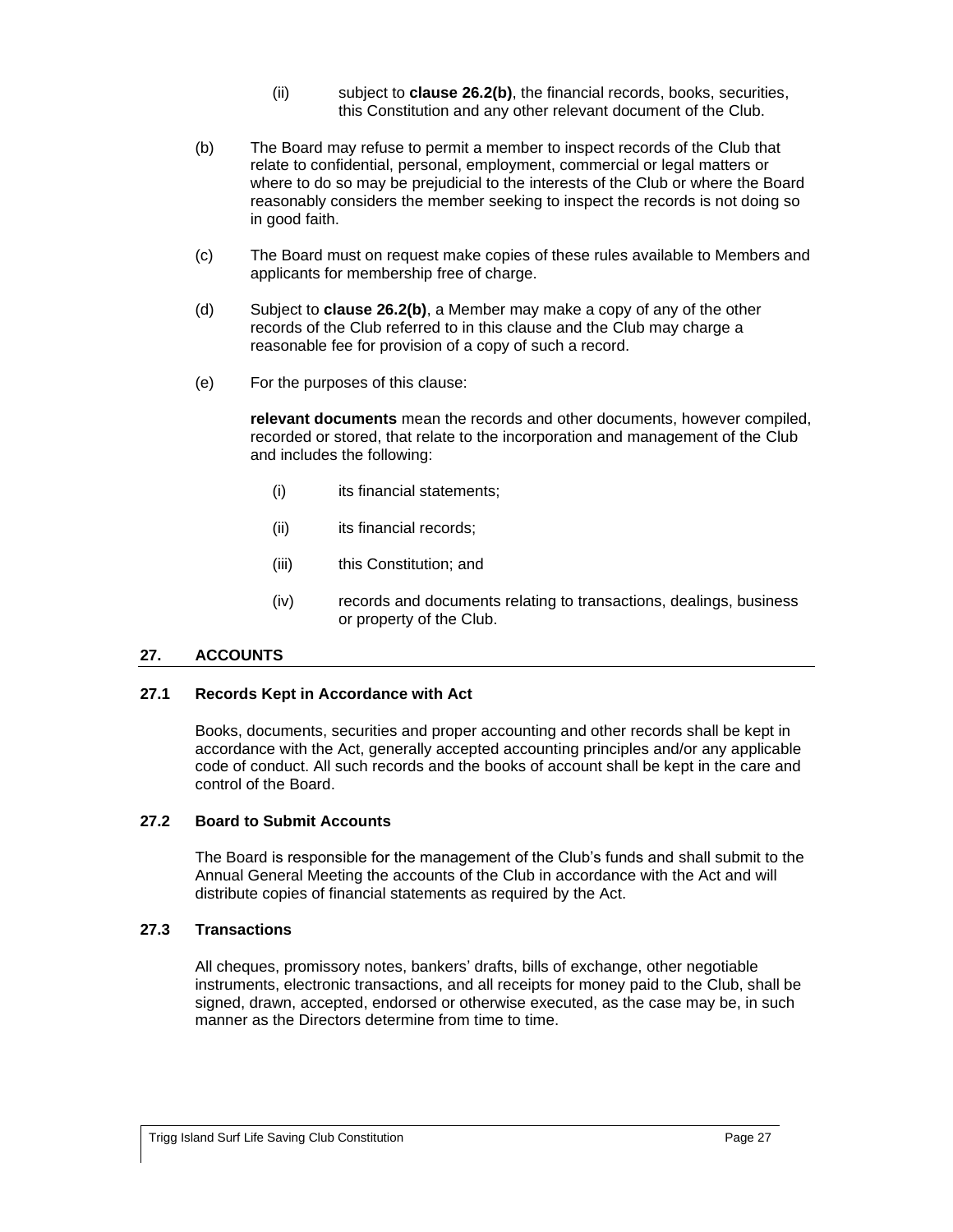## <span id="page-32-0"></span>**27.4 Auditor**

- (a) A properly qualified auditor or auditors shall be appointed by the Directors and the remuneration of such auditor or auditors fixed and duties regulated in accordance with the *Corporations Act 2001* (Cth).
- (b) Members may remove an auditor from office by resolution made at a General Meeting in accordance with the Act.

## <span id="page-32-1"></span>**28. SERVICE OF DOCUMENTS**

#### <span id="page-32-2"></span>**28.1 Document includes notice**

In this **clause [28](#page-32-1)**, document includes a notice.

# <span id="page-32-3"></span>**28.2 Methods of service on a Member**

The Club may give a document to a Member:

- (a) personally;
- (b) by sending it by post to the address for the Member in the Register or an alternative address nominated by the Member; or
- (c) by sending it to a fax number or electronic address nominated by the Member.

## <span id="page-32-4"></span>**28.3 Methods of service on the Club**

A Member may give a document to the Club:

- (a) by delivering it to the Club's registered office;
- (b) by sending it by post to the Club's registered office; or
- (c) by sending it to a fax number or electronic address nominated by the Club.

#### <span id="page-32-5"></span>**28.4 Post**

A document sent by post:

- (a) if sent to an address in Australia, may be sent by ordinary post; and
- (b) if sent to an address outside Australia, or sent from an address outside Australia, must be sent by airmail,

and in either case is taken to have been received on the second business day after the date of its posting.

#### <span id="page-32-6"></span>**28.5 Electronic transmission**

If a document is sent by any form of electronic transmission, delivery of the document is taken to:

- (a) be effected by properly addressing and transmitting the electronic transmission; and
- (b) have been delivered on the business day following its transmission.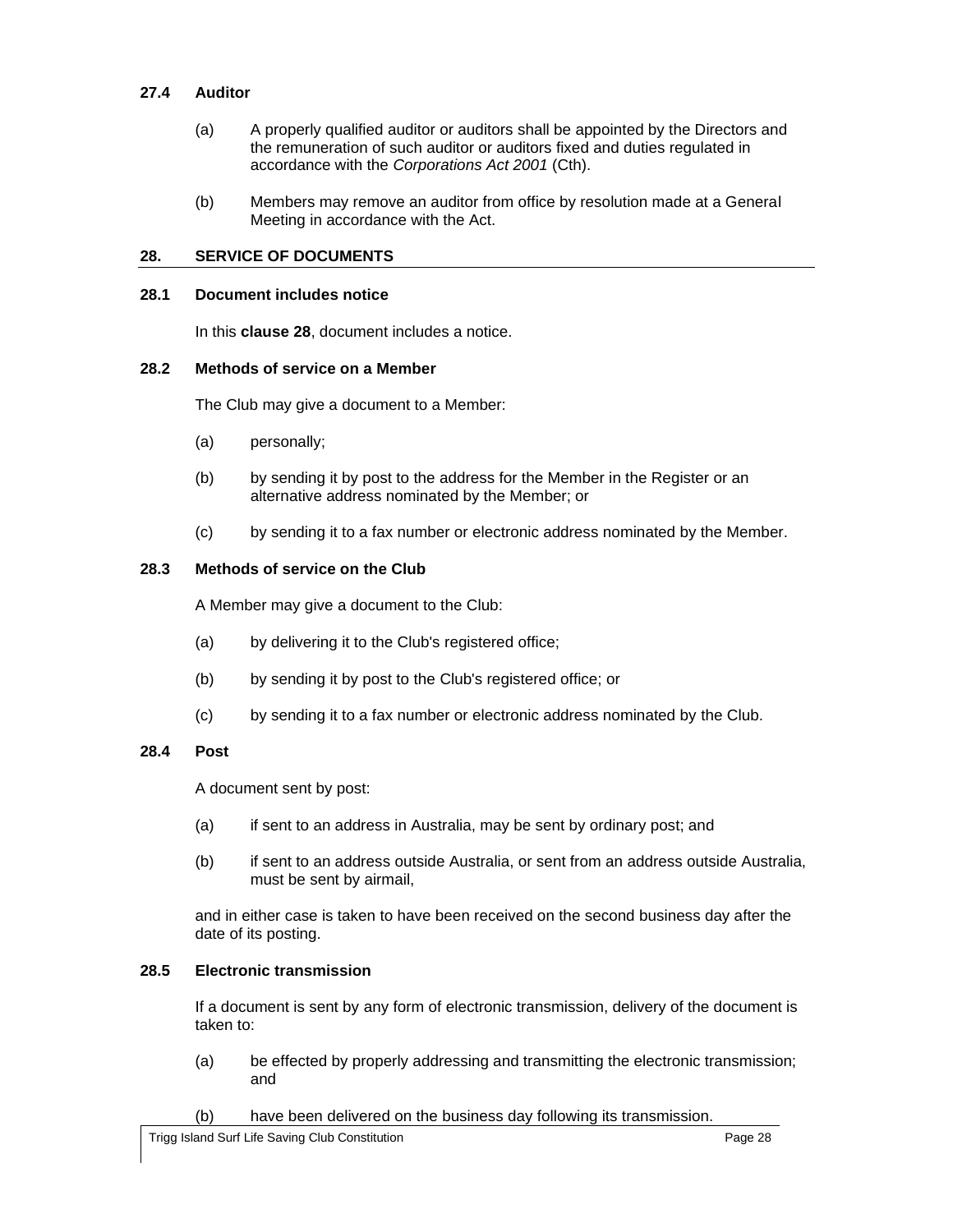#### <span id="page-33-0"></span>**29. INDEMNITY**

- (a) Every Director, officer, auditor and employee of the Club shall be indemnified out of the property or assets of the Club against any liability incurred by him/her in his/her capacity as Director, officer, auditor or employee in defending any proceedings, whether civil or criminal, in which judgment is given in his or her favour or in which he or she is acquitted or in connection with any application in relation to any such proceedings in which relief is, under the Act, granted to him or her by the Court.
- (b) The Club shall indemnify its Directors, officers, auditors and employees against all damages and costs (including legal costs) for which any such Directors, officer, auditor or employee may be or become liable to any third party in consequence of any act or omission except wilful misconduct:
	- (i) in the case of a Director or officer, performed or made whilst acting on behalf of and with the authority, express or implied of the Club; and
	- (ii) in the case of an employee, performed or made in the course of, and within the scope of his or her employment by the Club.

## <span id="page-33-1"></span>**30. DISSOLUTION**

#### <span id="page-33-2"></span>**30.1 Contributions of Members and Excess Property on Dissolution**

- (a) The Association may be wound up voluntarily by Special Resolution.
- (b) If the Association is wound up, the liability of the Member shall be limited to any outstanding monies due and payable to the Association, including the amount of the Annual Subscription payable in respect of the current Financial Year. No other amount shall be payable by the Member.
- (c) If upon winding up or dissolution of the Association or upon revocation of its endorsement as a deductible gift recipient (whichever occurs first), there remains after satisfaction of all its debts and liabilities any surplus assets or property as follows:
	- (i) gifts of money or property for the objects of the organisation;
	- (ii) contributions made in relation to an eligible fundraising event held for the objects of the organisation; or
	- (iii) money received by the organisation because of such gifts and contributions; then

such surplus assets or property shall not be paid to or distributed amongst the Members but shall be given or transferred to some organisation(s):

- (iv) having objects similar to the Objects; and
- (v) which prohibits the distribution of its or their income and property among its or their Members to an extent at least as great as is imposed on the Association by this Constitution; and
- (vi) which is charitable at law and to which income tax deductible gifts can be made.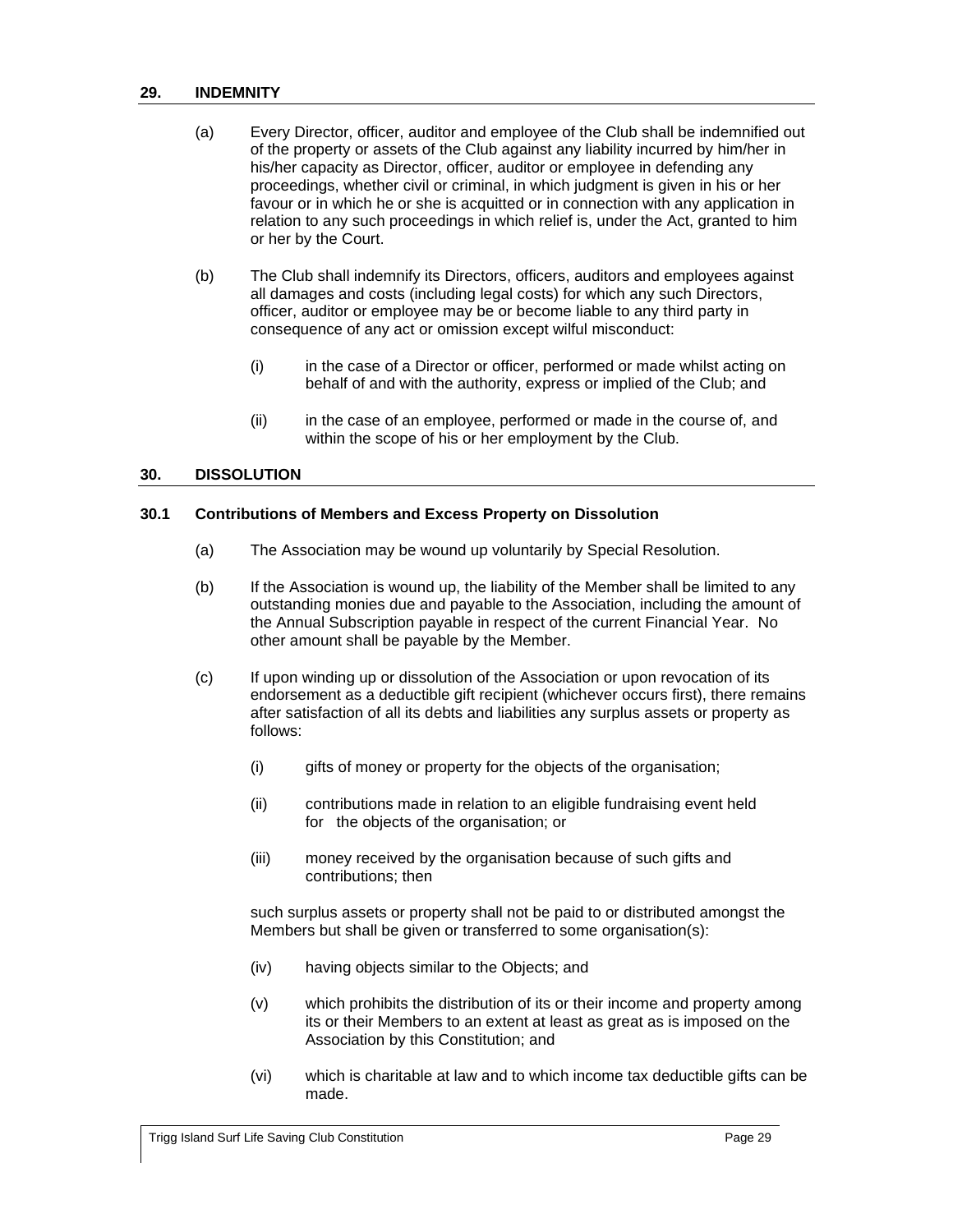Such organisations(s) will be determined by the Members at or before the time of dissolution, and in default thereof by such judge of the Supreme Court of Western Australia or other Court as may have or acquire jurisdiction in the matter.

# <span id="page-34-0"></span>**31. COMMON SEAL**

- (a) If the Club has a common seal it shall:
	- (i) be kept in the custody of the Board; and
	- (ii) not be affixed to any instrument except by the authority of the Board and the affixing of the common seal shall be attested by the signatures of 2 Directors.
- (b) A Director may not sign a document to which the seal of the Club is fixed where the Director is interested in the contract or arrangement to which the document relates.

# <span id="page-34-1"></span>**32. SOURCE OF FUNDS**

The funds of the Club may be derived from annual membership subscriptions, fees and levies payable by Members, donations, grants, sponsorships and such other sources as the Directors determine. Such funds will be managed by the Board in the best interests of the Club and the Members subject always to the Act and this Constitution.

# <span id="page-34-2"></span>**33. REGISTERED ADDRESS**

The registered address of the Club is:

- (a) the address determined from time to time by resolution of the Board; or
- (b) if the Board has not determined an address to be the registered address, the postal address of the one of the Directors.

# <span id="page-34-3"></span>**34. TRANSITIONAL ARRANGEMENTS**

- (a) Notwithstanding any other clause of this Constitution, the transitional arrangements set out in this **clause [34](#page-34-3)** shall apply from the date of adoption of this Constitution.
- <span id="page-34-4"></span>(b) The Directors in place immediately prior to approval of this Constitution under the Act shall continue in those positions until the next Annual General Meeting following such approval, at which time all existing Directors will resign and 5 Elected Directors will be elected. Thereafter, the positions of the Directors shall be filled, vacated and otherwise dealt with in accordance with **clause [18.4](#page-24-0)** of this Constitution.
- (c) Any consecutive years served by each Director immediately prior to approval of this Constitution under the Act do not count towards the five (5) consecutive terms totalling ten (10) years under **clause [18.4\(d\)](#page-24-7)** after the adoption of this Constitution.
- (d) All by-laws and regulations of the Club in force at the date of the approval of this Constitution insofar as such by-laws and regulations are not inconsistent with, or have been replaced by this Constitution, shall be deemed to be By-Laws under this **clause [34](#page-34-3)**.